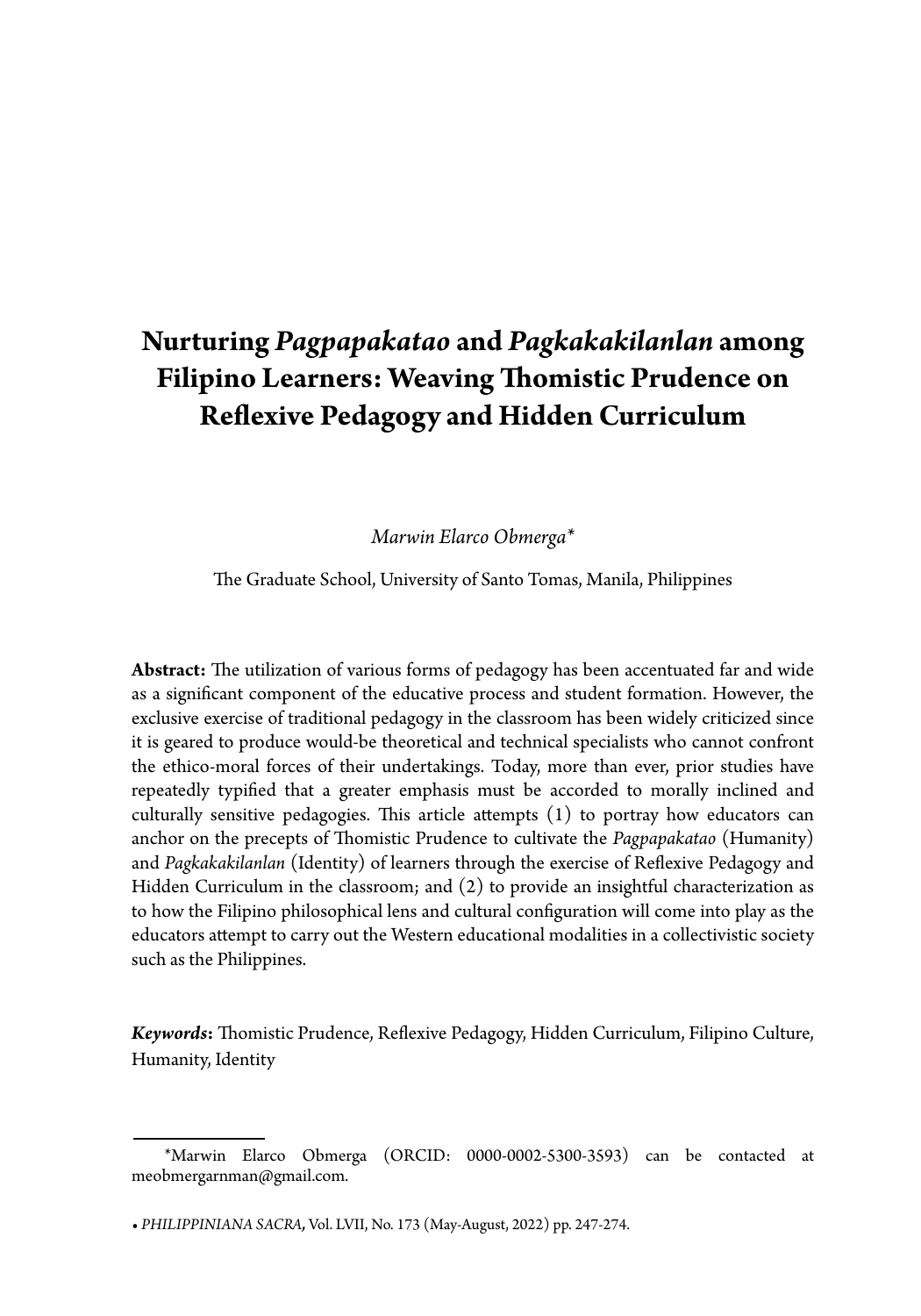### **Introduction**

I a the *magnum opus* of the Angelic Doctor, St. Thomas Aquinas capitalized on the philosophical dictum: *Omne quod movetur ab alio movetur*<sup>1</sup> which can be translated as everything that moves is moved by something else to n the *magnum opus* of the Angelic Doctor, St. Thomas Aquinas capitalized on the philosophical dictum: *Omne quod movetur ab alio movetur*<sup>1</sup> which can be translated as everything that moves is moved by something else to exude that God is the Uncaused Cause and the Prime Mover. An analogy and a direct the teaching-learning continuum,<sup>2</sup> wherein a teacher is expected to directly influence his students in their various undertakings inside the walls of the classroom as part of their holistic formation. Lee and associates have posited that the teachers' influence on the students is an integral factor in the teaching-learning process to help the students attain due improvement and enduring learning.<sup>3</sup> Due to the practices brought about the advent of industrial revolution 4.0, globalization and regional integration, the encompassing goal of education today is propelled by the academic institution's inclination for their learners to attain specialization. While it is true that hard skills are important to survive the demands of the contemporary times, over reliance on the hard skills tips off the balance against a more virtuous view of education or the education for moral life.<sup>4</sup> The digital natives<sup>5</sup> of the contemporary society should be ingrained as well with the soft skills (*E.g*. humility, resiliency, noninterference, and the like) as an integral part of the teaching modalities so they can be gradually weaned to remain steadfast in the humane dynamics of life inside the classroom and even far-reaching beyond it.<sup>6</sup>

The enduring effects of moral education should be one of the primary focus of teaching due to its perceived toll to the longevity and/or maturity of the learners' moral compass. By means of interjecting a moral-philosophical concept in the manner by which the goals and objectives of instruction are carried out, it paves the way to a more critical and contemplative perspective in the psyche of the learners. Custodio stressed that educators should realize the paramount requisite for fusing the

<sup>&</sup>lt;sup>1</sup> St. Thomas Aquinas, Summa Theologiæ. I, q. 2, a. 3; A Latin axiom lifted from one of the major writings of St. Thomas Aquinas which is related on his teachings about the principle of change (*mutatio*) and motion (*motus*).

<sup>&</sup>lt;sup>2</sup> The teaching-learning process include but is not limited to the transmission of cognitive, affective, and psychomotor skills from a teacher to a learner.

<sup>&</sup>lt;sup>3</sup> S.S. Lee *et al. Teacher learning from a socio-cultural lens: A case of Singapore (Asia Pacific Journal* of Education, 2018), p. 533.

<sup>4</sup> N. Noddings, *Educating Moral People: Essays on Moral Education* (New York: Teachers College Press, 2002), p. 20.

 $5$  Digital Natives is a jargon in the professional education courses in Teacher Education, namely: Principles of Teaching, and Educational Research. It is coined by Marc Prensky (2001) to denote the millennial cluster of learners.

<sup>6</sup> N. Noddings, *Critical Lessons: What Our Schools Should Teach* (UK: Cambridge University Press, 2006), p. 14.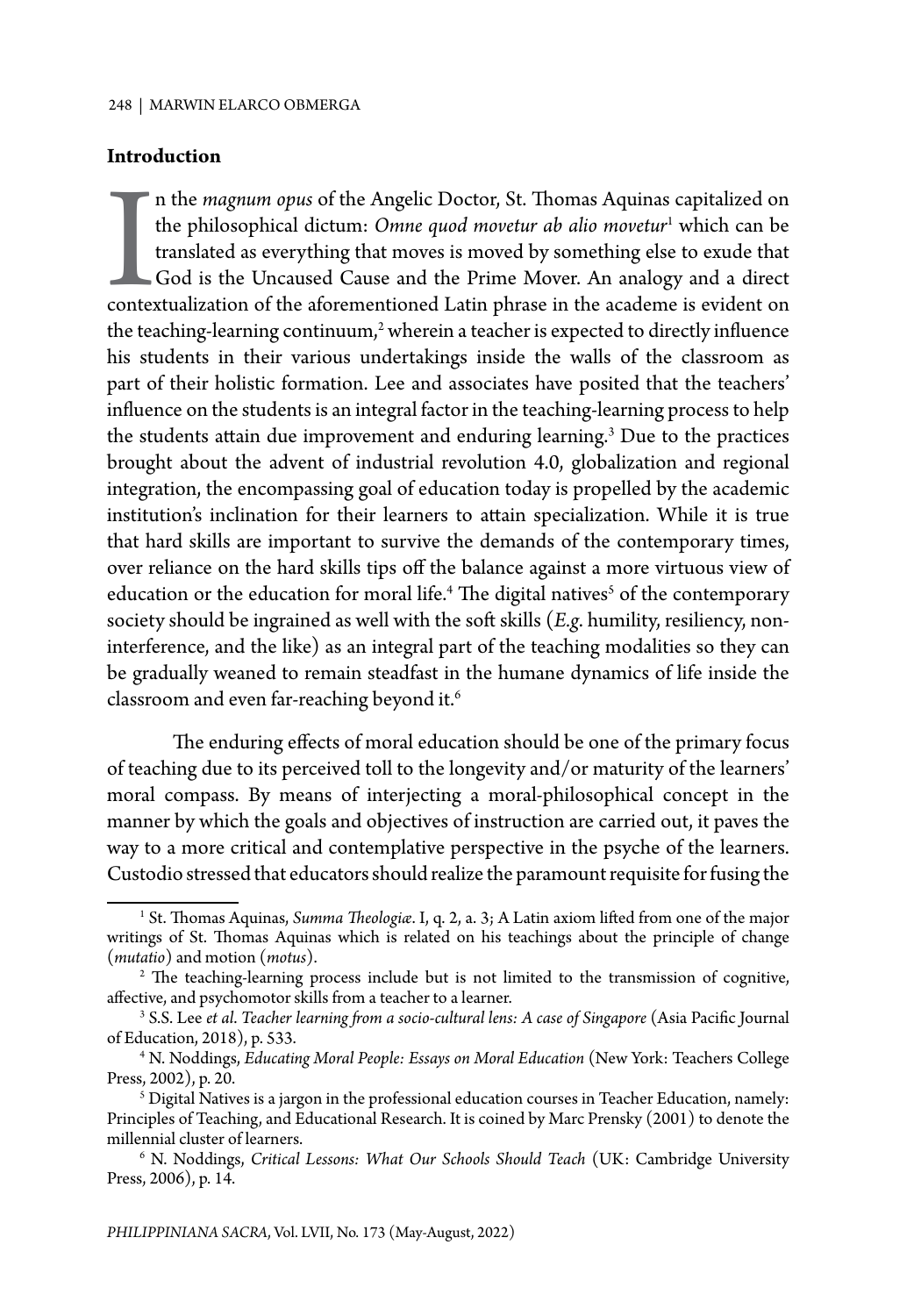ethical-philosophical intersections in the realm of education, for it is the only path to facilitate learning to establish a just, upright, and caring world.7 In addition, the United Nations Educational, Scientific, and Cultural Organization (UNESCO) rallied for the Pillars of Education<sup>8</sup> related to endearing human relations, to wit: *Learning to Be* and *Learning to Live Together9* to be embraced by every school management system and the members of its respective academic community to bridge the gap between individuals torn apart by various racial, religious, and cultural differences; and to celebrate solidarity over divisiveness, far and wide.

Moreover, several researchers have already attempted to contextualize moral pedagogy in industrialized nations and from the individualistic orientation $10$ and there is an obvious dearth of studies which exposes its nature in developing countries and collectivistic cultures.<sup>11</sup> Hence, the central aims of the paper are  $(a)$ to elevate the moral education scholarship by anchoring its precepts to the timeless and timely teachings of a Christian thinker, Thomas Aquinas, using Reflexive Pedagogy and Hidden Curriculum as the backdrop; and (b) to provide an insightful characterization of a culturally responsive cast of moral pedagogy that is Filipino in character. Coincidentally, the locus where the paper originates is dubbed as one of the dominant Christian nations in the far east and has a unique set of value system due to its long history of colonization. Therefore, the author argues that the moral fibers of the learners hailing from this region can be enriched and fulfilled in a peculiar orientation due to their one of kind schema of values.

The article is a bold attempt to insightfully blend the theoretical imprints and pragmatic applications of the Thomistic Prudence on identity- and humanity-related facets of the learners using the lens of a morally inclined pedagogy and a covertly operating curriculum in the classroom. In addition, the paper also tries to establish the applicability of such Western constructs to the Philippine context. Hence, the subsequent sections will be presented in a thematic orientation to address the blank spot in terms of how an educator will carry out the said virtue by assisting their students to go beyond a skill-and-training based concentration of education and

<sup>7</sup> L. J. Custodio, *Building a Philosophy of Education for Our Times* (Manila: UST Publishing House, 2009), p. 3.

<sup>8</sup> J. Delors, Report to UNESCO of the International Commission on Education for the Twentyfirst Century: *Learning: The Treasure Within* (France: UNESCO Publishing, 1996), p.19., http:// unesdoc.unesco.org/images/0010/001095/109590eo.pdf.

 $^9$  Cf. Learning to Do and Learning to Know (These are the Pillars of Education related to cognitive and behavioral competence).

<sup>&</sup>lt;sup>10</sup> S. F. Yap, *Beliefs, Values, Ethics and Moral Reasoning in Socio-Scientific Education* (Issues in Educational Research, 2014), p. 18.

<sup>&</sup>lt;sup>11</sup> M. Chowdhury. *Emphasizing Morals, Values, Ethics, and Character Education in Science Education and Science Teaching* (The Malaysian Online Journal of Educational Science, 2016), p. 5.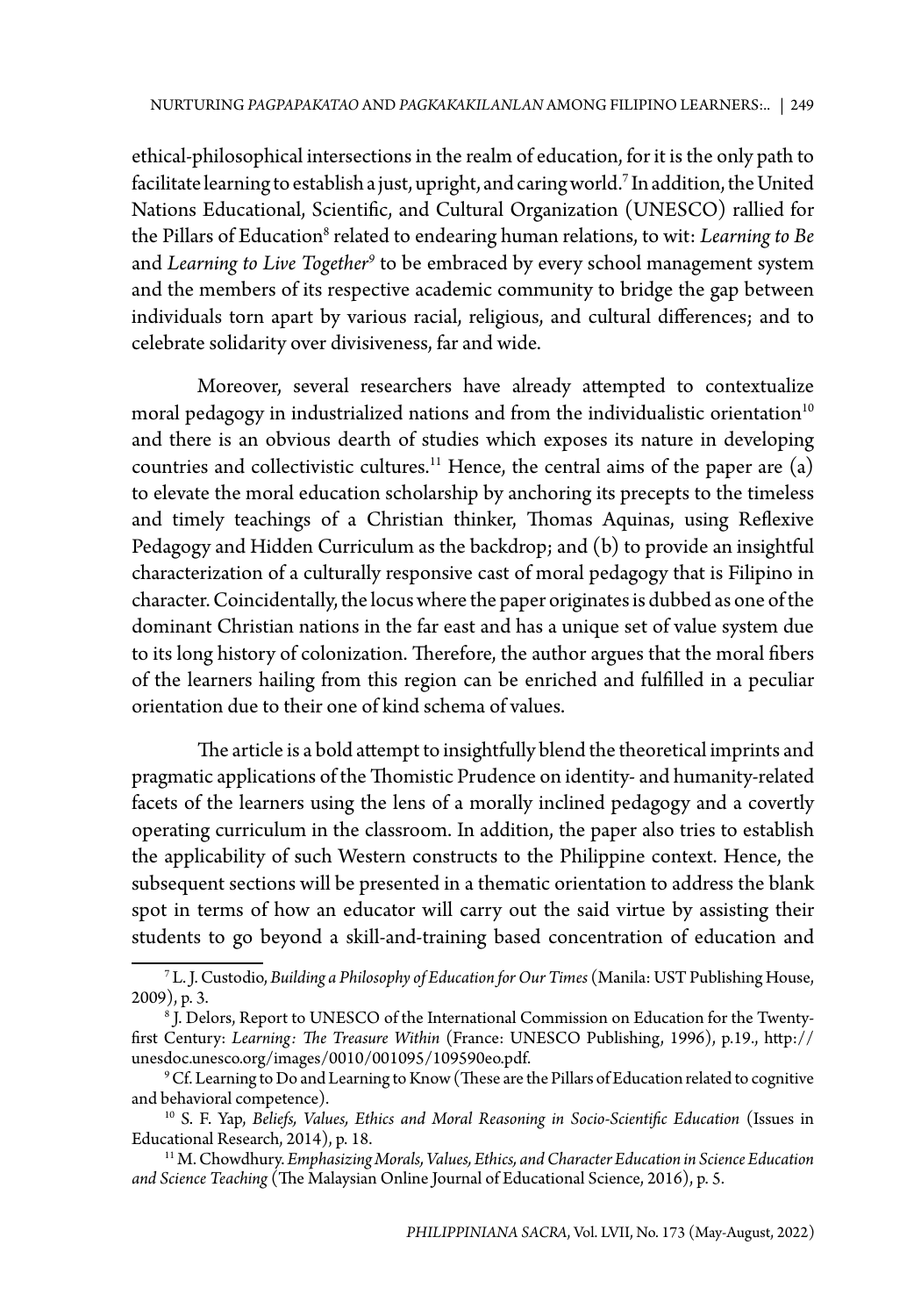embrace a more individually liberating and humane aspect of it in a given cultural reality.

### **Reflexive Pedagogy and the Hidden Curriculum**

Previous empirical and integrative studies have posited that the learners' affect is directly linked to moral pedagogy through holistic student formation.<sup>12</sup> The manner by which the learners are exposed and nurtured on their experiences in the academic setting will set the tone and the barometer of their moral compass as to how they will perform in the world outside of it.<sup>13</sup> Previous theorizations of what constitutes moral pedagogy were tagged as the missing component in the directive of educational institutions to be the hub of technical specialists in response to the looming ASEAN integration and globalization.<sup>14</sup> It is therefore imperative to scrutinize the kind of curriculum operating in such regions. Dewey posited that a curriculum is the totality of the learning experience of an individual,<sup>15</sup> hence, its course offerings should be grounded on the interdisciplinary, integrative, and interactive nature by focusing on democratic living and social interaction. Aside from the utilization of the Critical Pedagogy<sup>16</sup> in the mainstream educational curriculum to ascertain the competence of the students in the social niche where they are being groomed into, educators should also employ the use of *Reflexive Pedagogy* as a vehicle in conveying wave of life lessons and stream of moral consciousness to their students. Reflexive Pedagogy is portrayed in the codified body of knowledge as a natural conduit that the educator can employ in facilitating a meaningful learning experience.<sup>17</sup> In a similar vein, it is also regarded as one of the most sought-after pedagogical approach since it endows the recipient of the educative process to continuously reflect over their own experiences and the historicities that they encounter periodically.18 Depending on the educator's longstanding practice and influences, Stîngu chronicled that the approach can be applied while the circumstance is still being dealt with (reflection-

<sup>12</sup> S. Farquhar & E.J. White. *Philosophy and Pedagogy of Early Childhood*. (Educational Philosophy

and Theory, 2014), p. 12.<br><sup>13</sup> J. Loughran. *What Expert Teachers Do: Enhancing Professional Knowledge for Classroom Practice*<br>(Crows Nest, NSW: Allen & Unwin, 2010), p. 9.

<sup>&</sup>lt;sup>14</sup> V. Taalita & K. Taij. *Philosophical Review of Pragmatism as a Basis for Learning by Developing Pedagogy. (Educational Philosophy and Theory, 2012), p. 16.* 

<sup>&</sup>lt;sup>15</sup> See J. Dewey, *The Child and the Curriculum*, in *The School and Society and the Child and the Curriculum*, pp. 66-67. (digireads.com Publishing, 2010).

<sup>16</sup> See P. Freire, *Pedagogy of the Oppressed* (New York: Herder and Herder, 1972); Critical pedagogy is geared towards social awareness: to question the basic processes in society and in education, and to criticize the existence of inequality in those areas.

<sup>&</sup>lt;sup>17</sup> K. Guthrie & H. McCracken, *Reflective Pedagogy: Making Meaning in Experiential Based Online Courses* (The Journal of Educators Online, 2010), p. 2.

<sup>&</sup>lt;sup>18</sup> C. Alexandrache, *Journal Reflexive: An Instrument for Student Preparation in the Teaching Profession* (Procedia - Social and Behavioral Sciences, 2014), p. 10.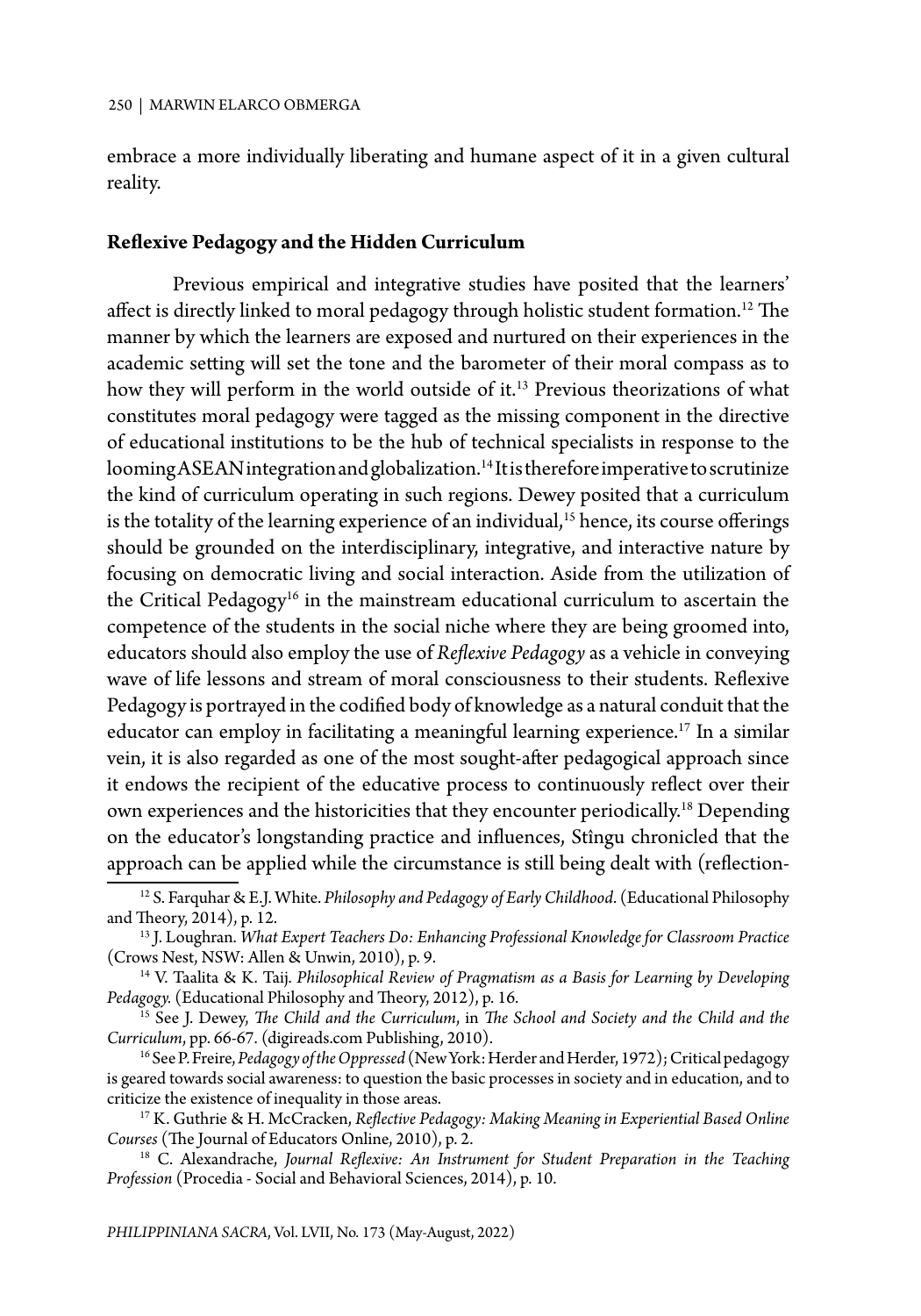*in*-action) or right after the event has transpired (reflection-*on*-action).<sup>19</sup> The author contends that these forms of circumstances can be treated as an opportune moment for the teacher to intervene through the precepts of the Hidden Curriculum<sup>20</sup> by engaging the students with reflexive learning environment to make sense of what they encounter and to process what they do not understand to assist them in striking a balance over hard and soft skills.<sup>21</sup>

Corollary, since education is generally perceived to be more of a process than an outcome, the upper hand in the use of Reflexive Pedagogy in curriculum and instruction is that the journey toward its intended learning outcomes enable the learners to never cease to be extant in their genuine search to the schema of "*Self*," and the meaning-making out of the lessons transmitted to them by the teacher. It endows the learners to assess their own experiences, cross-examine the principles and values that they espouse in life, and appraise the implications of their actions in varying situations.<sup>22</sup> Hornedo's description of the daring task of the academe touches the epicenter of moral pedagogy:

The task of education, whichever is the outcome, is *humanization* of life by providing the *moral core* upon which knowledge and skills draw their reason for being, as well as the reins with which to temper excess of selfpity (such as violence) under conditions of underdevelopment, or of selfindulgence (such as vices) under the conditions of prosperity.<sup>23</sup> (Emphasis his)

As Reflexive Pedagogy is geared towards the self-determination and liberation of a human person, teachers are at the right circumstance to aid the learners, most especially those who are still in their formative years, to acquire depth and breadth into their reflective fabric which delves into their "perspectives, circumstances, and biases,"24 thereby, serving as their springboard for showcasing empathy and altruism in various instances unfolding in their lives. Due to the diversity of events transpiring in the professional practice of in-service educators, they are foreseen to stumble upon that not everything about learning can be measured solely via the use

<sup>19</sup> M. Stîngu, *Reflexive Practice in Teacher Education: Facts and Trends* (Procedia - Social and Behavioral Sciences, 2012), p.12.<br><sup>20</sup> F., Duarte & A. Fitzgerald, *Guiding Principles for a Reflexive Approach to Teaching Organisation* 

*Studies* ( Journal of University Teaching & Learning Practice, 2006), p. 7.

<sup>&</sup>lt;sup>21</sup> M. Iszatt-White, S. Kemspter & B. Carroll, *An Educator's Perspective on Reflexive Pedagogy:* Identity Undoing and Issues of Power (Management Learning, 2017), p. 8.

<sup>&</sup>lt;sup>22</sup> L. Harling-Stalker & J. Pridmore, *Reflexive Pedagogy and the Social Imagination* (Ahead Publishing House: Journal of the Sociology of Self-Knowledge, 2009), p. 28-29.

<sup>23</sup> F. H. Hornedo, *Christian Education: Becoming Person-for-Others, Essays in Philosophy of Education* (Manila: Santo Tomas University Press, 1995), p. 12.

<sup>24</sup> J. Rothman, *Reflexive Pedagogy: Teaching and Learning in Peace and Conflict Studies* (Research Gate: Conflict Resolution Quarterly, 2014), p. 4.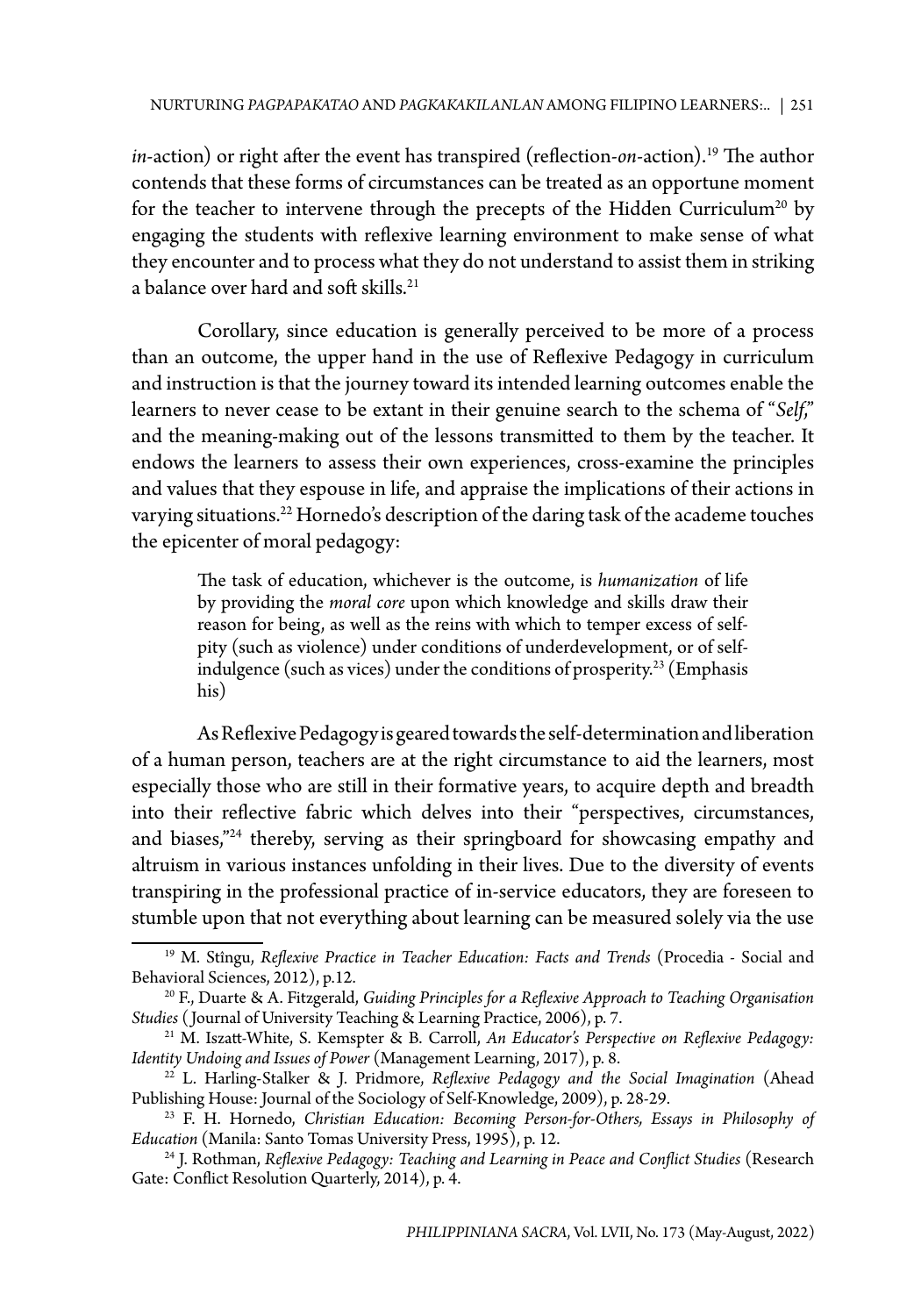#### 252 | MARWIN ELARCO OBMERGA

of standardized tests and/or summative assessments,<sup>25</sup> because the most authentic form of assessment in the taxonomy under the *affective domain* is the learners' *characterization* of the merits of a given value skill-set in all walks of life in order to become agents of genuine societal reform and transformation. Hornedo portrayed the affective domain as the turf of the most coveted attributes and sentiments of a person. He averred:

While cognitive objectives are addressed to the mind, *affective objectives are addressed to the moral sense, to the "heart" and feelings, and are expected to become the basis of aesthetical and ethical life.* They provide the personal and psychological foundation of desirable attitudes and behavior. Lacking these, a person cannot be said to possess values.<sup>26</sup> (Emphasis his)

Moreover, one of the greatest challenges that educators face today is not just having a pedagogical content knowledge  $(PCK)^{27}$  but rather how to execute a value-laden curriculum that will imbibe to their students the significance of having a high moral imperative and a virtuous life that is worthy of emulation; considering the fact that they only have a finite time to teach, guide, and supervise learners in a given school term. Not to mention the alignment with and the vertical articulation to the stipulated core values of the academic institution that they must be audaciously carrying on. Given these circumstances, as Hornedo stressed, the academe's role would be channeled into "education for efficiency and legality at the expense of personalism and morality."28 In order to lay the foundation of scaffolding in Reflexive Pedagogy, the teachers should ensure that values are threaded through in the curricula in a way that they are not making the obvious *obvious*.

The conscientious call for the education for moral life can be best achieved through the exercise of the *Hidden Curriculum,* where teachers capitalize on various teachable moments that presents itself in the instructional process in an *incognito* fashion. The facet of Hidden Curriculum is more than what meets the eye. Due to its covert nature, as Dickerson would note, traditional schools usually propagate such form of instructional delivery system through the dominant school culture as perceived by their stakeholders and the immediate community.<sup>29</sup> In the early years of its meteoric rise in the utilitarian aspect of education, Hidden Curriculum was already determined by pioneering curriculum theorists as a practice that always have

<sup>25</sup> R. A. Litao & A. B. de Guzman, *Authentic Assessment: Using Student Diaries in Today's Classrooms* (Manila: UST Publishing House, 2008) p. 11-12.

<sup>26</sup> F. Hornedo, *Christian Education*, p. 45.

<sup>27</sup> R. A. Litao & A. B. de Guzman, p.2. (Pedagogical Content Knowledge refers to a teacher's understanding of how the content is best taught so that his students can learn from it better).

<sup>28</sup> F. Hornedo, *Christian Education*, p.11.

<sup>29</sup> L. Dickerson, *Postmodern View of the Hidden Curriculum* (Digital Commons: Electronic Theses and Dissertations, 2007), p.19.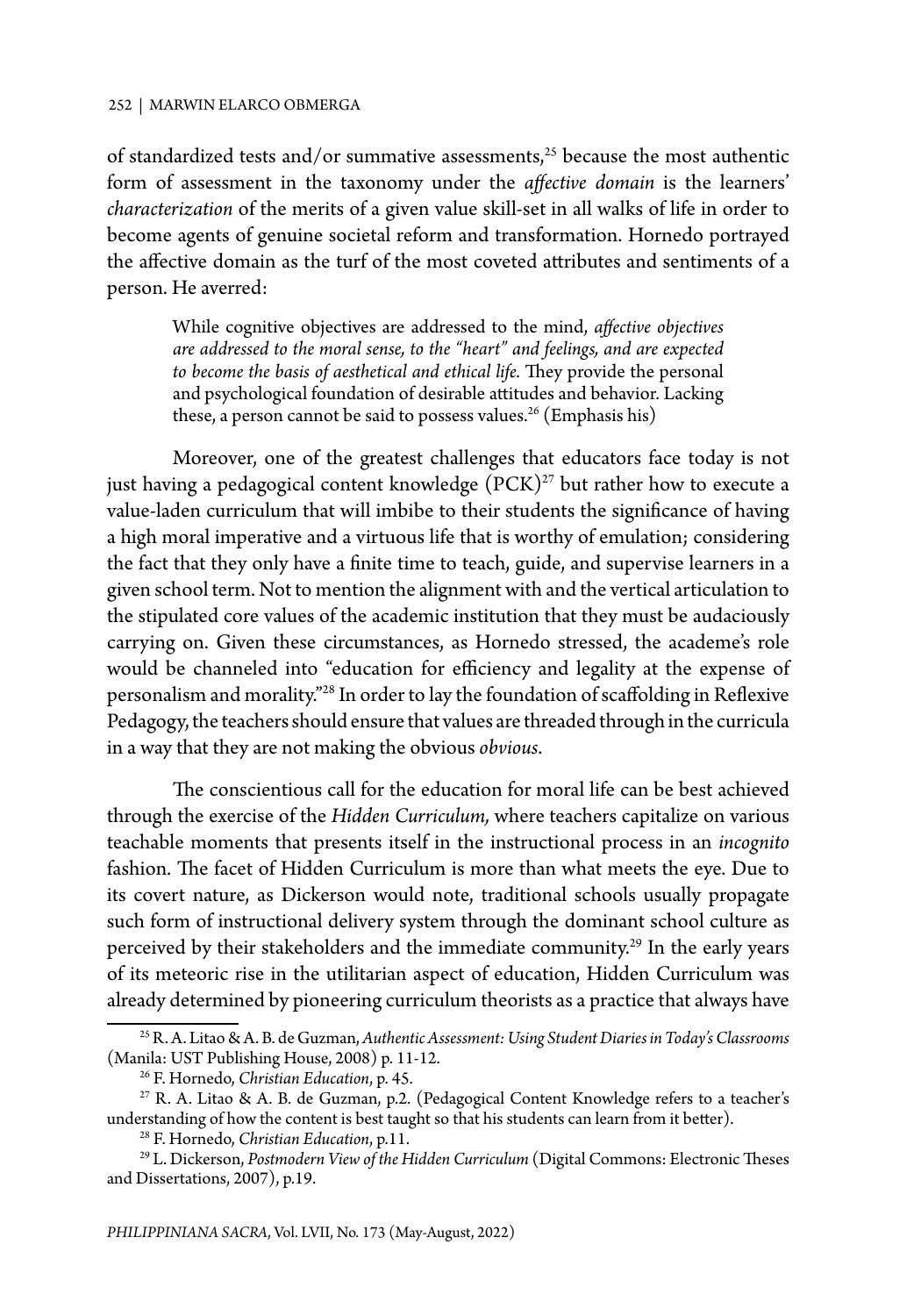a moral component.<sup>30</sup> Through the evolution and/or transformation of educational systems, it naturally follows that manifestation of Hidden Curriculum has received increasing attention far and wide due to the fact that the Hidden Curriculum's focus shifted from being a process than a product.<sup>31</sup> Cognizant to the purpose of the article, an educator can accentuate the Hidden Curriculum by banking on instances where he can maximize the unintended and unofficial lessons in the classroom as a natural platform to infuse values, virtues or moral consciousness to a learner's psyche to create a schema of what is benevolent and upright.<sup>32</sup> Being mindful and having an unconditional positive regard towards the students are some of the preferred conditions in the literature that could make the Hidden Curriculum unfold naturally during such unexpected teacher-student encounters.<sup>33</sup>

To further explicate and concretize its application, the discharge of a teacher's duties under this particular type of curriculum can be best achieved by implicitly embedding layers upon layers of ethical juncture in every lecture and/or laboratory session where a learner can exert his reflective faculties such as mindfulness and introspection. The use of the Hidden Curriculum is generally presumed to have a manifold element in classroom dynamics. As Alsubaie extrapolated, as the learners cruise through the learning environment set by the teacher, several instances can cultivate their ethico-moral standards by calibrating their thoughts, standards, and beliefs into the generally accepted conventions of morality, thereby, entrenching the tenets of goodness into their subconscious and character.<sup>34</sup> Further, as Oron and Blasco would note, the use of the Hidden Curriculum satisfies the mandate of the teachers not to be a sage on the stage but rather a guide by the side, since the use of the Hidden Curriculum propels the instructional pathway to be student-centered than teacher-centered in nature and extent, and satisfies the interpersonal dimension of authentic learning.<sup>35</sup> An epitome of constructivist mode of instruction. It is precise that gone are the days that teachers are branded to be larger than life figures who are unscathed in their ivory towers; today, the real measure of a caring teacher who has an unfeigned concern for the development of the students placed under his watch is his desire to go beyond the technical content of a lesson plan, learning guide, or

<sup>&</sup>lt;sup>30</sup> J. Portelli, *Exposing the Hidden Curriculum* (Journal of Curriculum Studies, 1993), p.17.<br><sup>31</sup> L. Lemus & Y. Vovides, *The Role of Instructional Design in Surfacing the Hidden Curriculum*<br>(Pennsylvania: IGI Global, I

<sup>&</sup>lt;sup>32</sup> D. Cotton, J. Winter, & I. Bailey, *Researching the Hidden Curriculum: Intentional and Unintended Messages* (Journal of Geography in Higher Education, 2013), p.19.

<sup>&</sup>lt;sup>33</sup> J. Van Aalderen, W. Breukers, R. Reuzel & A. Speckens, *The Role of the Teacher in Mindfulness-Based Approaches: A Qualitative Study* (Mindfulness, 2014), p.12.

*Based Approaches: A Qualitative Study* (Mindfulness, 2014), p.12. 34 M. A. Alsubaie, *Hidden Curriculum as One of Current Issue of Curriculum* ( Journal of Education and Practice, 2015), p.125.

<sup>35</sup> J. Oron & M. Blasco, *Revealing the Hidden Curriculum in Higher Education* (Springer Science+Business Media: Studies in Philosophy and Education, 2018), p.2.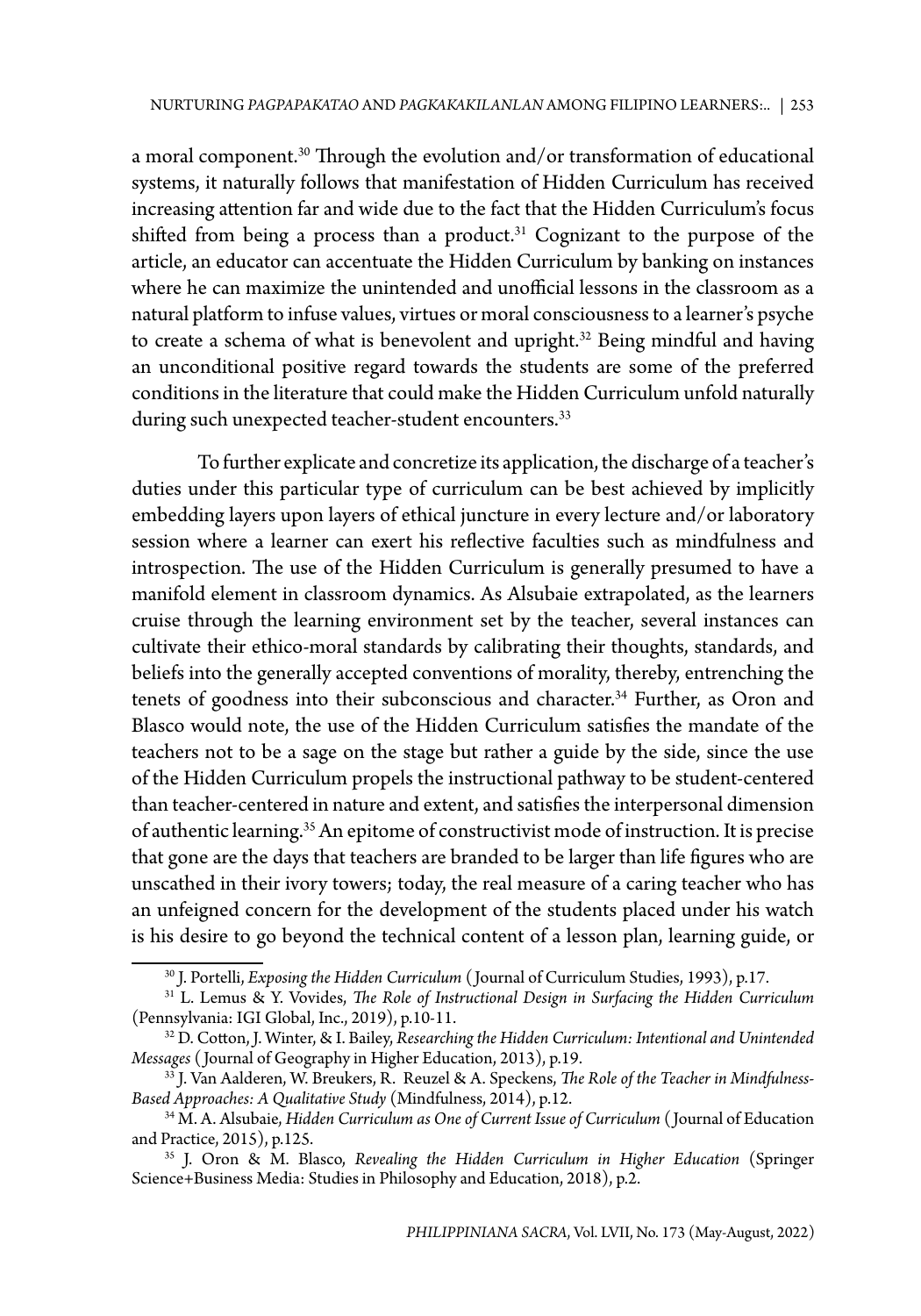syllabi, and lead his students to the resolute values that they should embrace because basically, he is the wellspring of moral credence and the "more knowledgeable other"36 inside the classroom, and acting as the *exemplar* in role modeling, *in loco parentis*.

### **The Thomistic Virtue of Prudence**

To explicate the relevance of St. Thomas Aquinas' ideologies to the nature of the paper with clarity, this section is hereby presented in an expository manner. Aquinas presented *Prudence* more on the appetitive faculty rather than on the rational faculty. As an appetitive faculty, Prudence lies more on the internal inclinations to the suitable and aversion to the unbecoming.<sup>37</sup> By and large, the Thomistic philosophy brings a new perspective in theorizing moral pedagogy due to its reflective and action-oriented facets. Its critically acclaimed virtuous component, *Prudence*, rethinks moral pedagogy in new heights since it grounds its adaptation on human virtuous character as juxtaposed to pragmatics, self-agency, functionality, and purpose.38 These essential items are deemed in the literature as what propel humanism and identity in the age of constant paradigm shifts. As a critique, Dierksmeier and Celano asserted that the timeless and timely teachings of Aquinas as juxtaposed to any profession and culture secured its relevance through the ages.<sup>39</sup> Upon exhausting the synoptic and argumentative literature, Vogler stressed that in the conceptual parlance of instruction that touches the core of the affective domain of learning, academicians typically exercise classroom modalities with traces of the Thomistic virtue of Prudence.40 Further, Arthur delineated that under St. Thomas Aquinas' *De Magistro* (On the Teacher), the focus of the character-building in education must shift to the students and not to the facilitator of learning. Aquinas capitalized on the premise that teachers can ignite formation and transformation among students via discovery and assistance in various fields of inquiry.<sup>41</sup> To contextualize it in the current times, most academicians search for a conceptual grounding of their reflexive practice and they usually respond to the clarion call by turning to the Thomistic ideologies, whether consciously or subconsciously, when it comes to perfecting the

<sup>36</sup> See L. Vygotsky, *Mind in Society*, (Cambridge, MA: Harvard University Press, 1978).

<sup>&</sup>lt;sup>38</sup> D. Carr, *Metaphysics and Methods in Moral Enquiry and Education: Some Old Philosophical Wine for New Theoretical Bottles (Journal of Moral Education, 2014), p.15.* 

<sup>&</sup>lt;sup>39</sup> C. Dierksmeier & A. Celano, *Thomas Aquinas on Justice as a Global Virtue in Business* (Business Ethics Quarterly, 2012), p. 11.

<sup>&</sup>lt;sup>40</sup> C. Vogler, *Turning to Aquinas on Virtue* (United Kingdom: Oxford University Press, 2018), p.

<sup>30. 41</sup> J. Arthur, *A Christian Education in the Virtues: Character Formation and Human Flourishing* (Routledge: Taylor and Francis: Routledge Research in Character and Virtue Education, 2021), p. 100.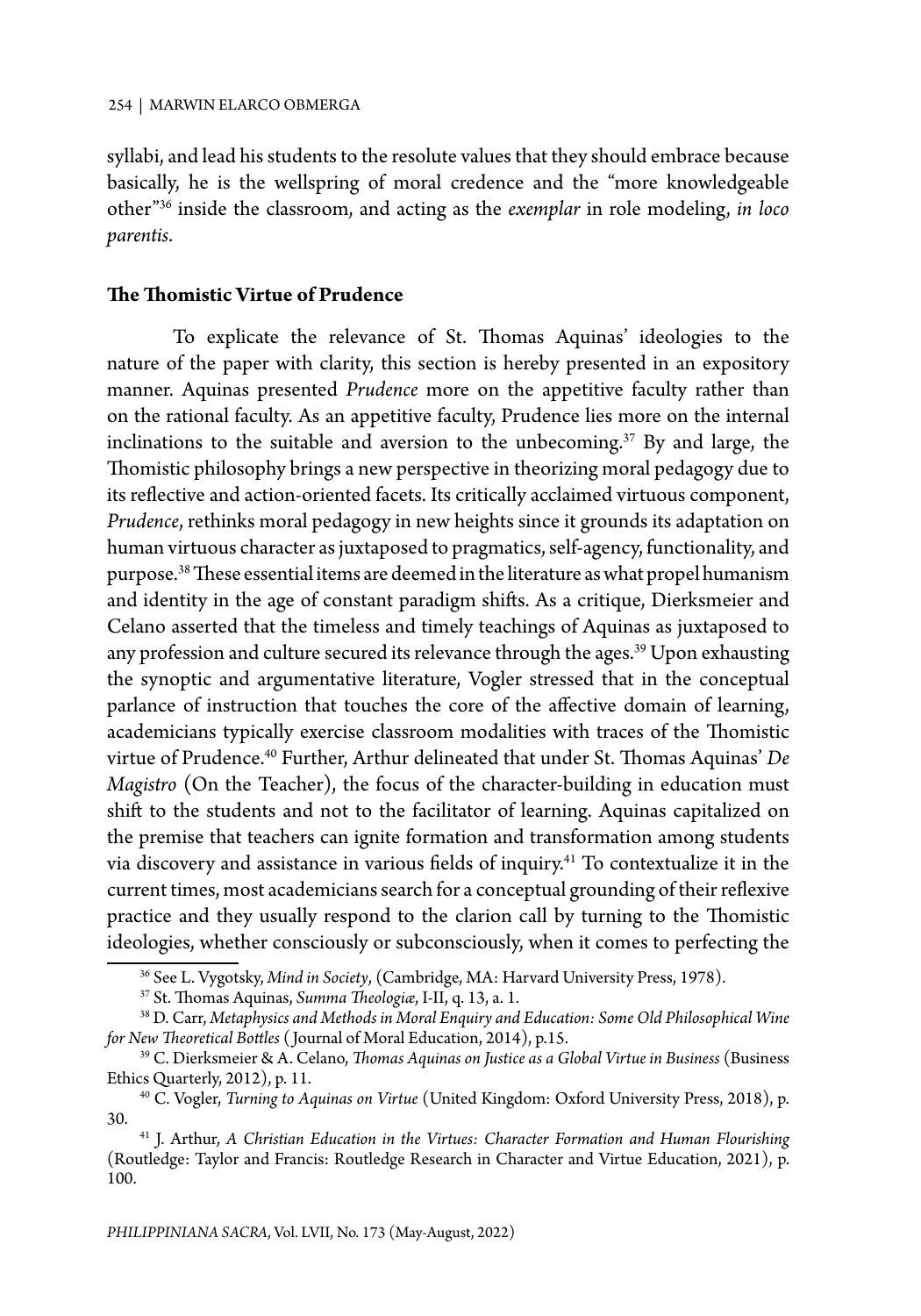acquired and infused virtues that they wish to embody in the educative process. By and large, Doyle indicated that most educators from Catholic schools employ the Thomist perspectives in integrating values to the kind of pedagogy that they want to espouse in the classroom as an integral part of the attainment of eternal beatitude or moral perfection.<sup>42</sup>

St. Thomas Aquinas heavily stressed in *De Magistro*, his timeless treatise on education that Mooney and Nowacki have translated, the relevance of the learners' self-expression as a product of the educative process. Aquinas contended in great deal that even though transformation of students is the preferred end of teaching, the role of the teacher in its realization is of paramount importance.<sup>43</sup> As DeYoung, McCluskey, and Van Dyke would expound in their study: virtues as attached to typical activities such as the case of normative classroom events perfect human capacities that are imperative for human flourishing.<sup>44</sup> In our day and age, while progressivist and constructivist philosophies in teaching are continuing to gain traction, it is undeniable that there must a stable anchorage to character formation to reach an equilibrium on holistic education.<sup>45</sup> The arguments presented above served as the point of departure for the author to field in the assertion that the Thomistic virtue of Prudence if used as the frame of Hidden Curriculum in the delivery of the Reflexive Pedagogy can be a potential source of a myriad of perspective for educators to attain dynamism in their instructional duties as beacon of moral ascendancy in the classroom. The author also contends that in turn, the educator's influence on his students will be apparent as they adhere to the Thomistic virtues as a fit to the postmodern world that they live in.

According to the Catholic theology, there are four generally accepted cardinal *virtues*, namely: Prudence, justice, fortitude, and temperance. These aforementioned virtues are distinct to each other due to the difference on the subject in which they inhere and which they perfect. Prudence inheres in and enables reason to attain perfection; justice is related to the will; fortitude to the irascible appetites; and temperance to the sensible appetites.<sup>46</sup>

<sup>&</sup>lt;sup>42</sup> D. Doyle, *Thomas Aquinas: Integrating Faith and Reason in the Catholic School* (Catholic Education: A Journal of Inquiry and Practice, 2007), p. 14.

<sup>&</sup>lt;sup>43</sup> T. B. Mooney & M. Nowacki, *Understanding Teaching and Learning: Classic Texts on Education* by Augustine, Aquinas, Newman and Mill (Andrews UK Limited, 2011), p. 120.

<sup>&</sup>lt;sup>44</sup> R. DeYoung, C. McCluskey & C. Van Dyke, *Aquinas's Ethics: Metaphysical Foundations, Moral Theory, and Theological Context* (Notre Dame, Indiana: University of Notre Dame Press, 2009), p.12.

<sup>&</sup>lt;sup>45</sup> A. H. Saragih, Development of Character-Based Instructional Model through Constructivism *Approach in Lesson Study* (Atlantis Press: Advances in Social Science, Education and Humanities

<sup>&</sup>lt;sup>46</sup> C. Curran, *Catholic Moral Theology in the United States: A History* (Indiana: Fides Publishers, Inc., 1972, in Google Books), p. 168.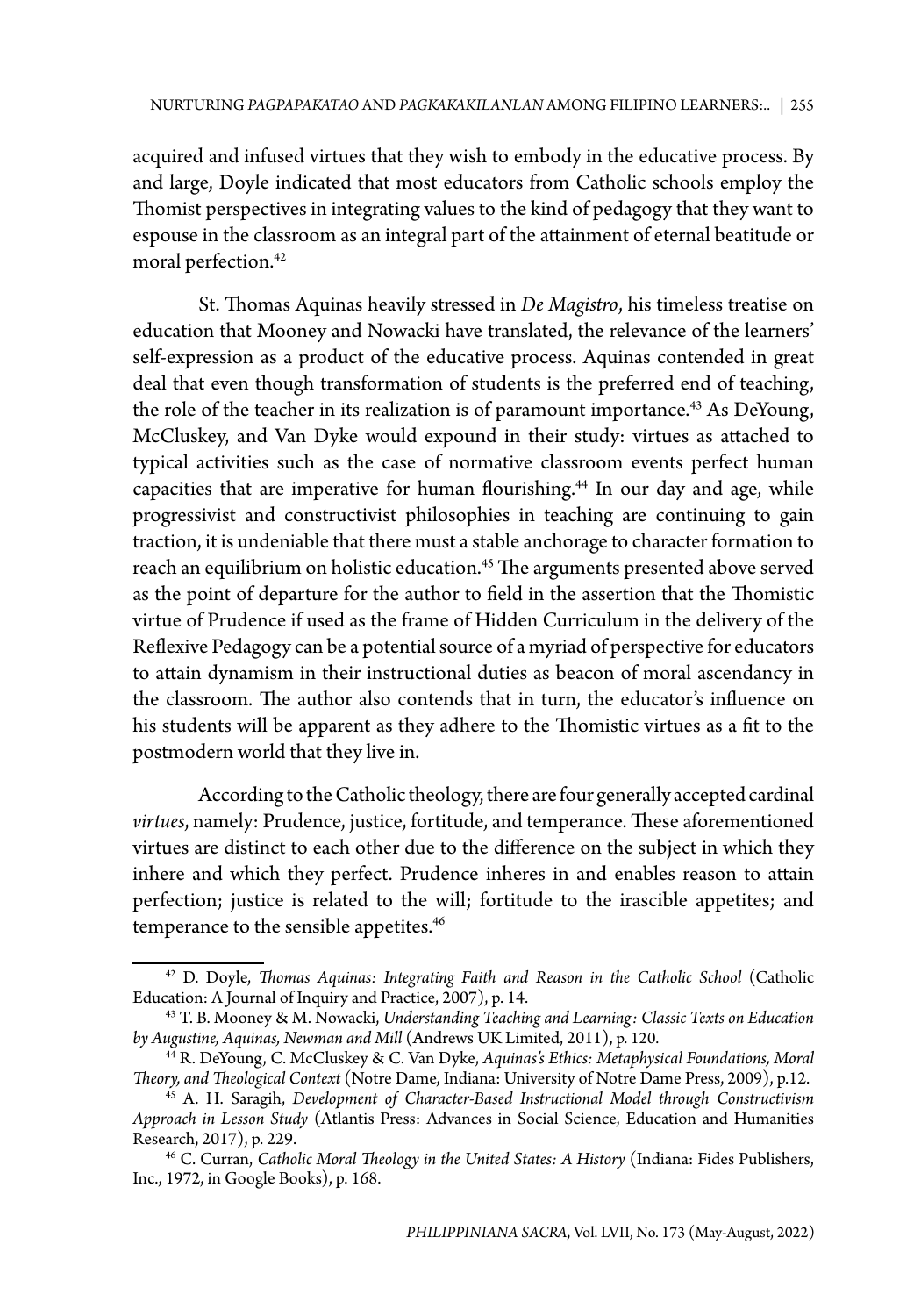In light of the teachings of St. Thomas Aquinas, the thrusts of ethico-moral pedagogy can only be attained if the educators are principally grounded and motivated for the formation of moral virtues among their students. Custodio expounded that although intellectual virtues are of prime significance, moral virtues should never be overshadowed. Custodio used the Thomistic lens as a prism to shed a radiance that intellectual virtues and moral virtues cannot go separately. To note:

St. Thomas affirms that the moral virtue only requires two intellectual virtues, viz., the virtue of understanding (as a natural habit of the first principles) and the virtue of Prudence. Moral virtue can be without some of the intellectual virtues, viz., wisdom, science, and art; but not without understanding and Prudence. Moral virtue can be without Prudence, because Prudence is a habit of choosing, and of choosing well.<sup>47</sup>

Corollary, Rosario argued that as part of the distinction between "virtues in an absolute perfect sense" (*virtutes simpliciter dicitur*) and "virtues in an incomplete or relative sense" (*virtutes dicitur secundum quid*), moral virtues belong to the former while intellectual virtues is belonging to the latter. As an educator embraces the moral virtue of Prudence in his daily professional undertakings, it is presumed that he will never part from it, and thus will just yield to the formation of a *habit*. The nature and objects of habits is a variable related to the notion of Prudence as a form of a virtue.<sup>48</sup> Montaňa argued that habits are under the sphere of human acts and of ethics. He further supplemented:

Virtue, inasmuch as it denotes the perfection of power, is a good operative habit. Perfection as applied to virtue, means actualization of all potentialities, implying that a perfected power has reached its qualitative  $\lim$ it<sup>49</sup>

One of the most celebrated Thomists in the Catholic University of the Philippines, Aureada, expressed that *Prudence* is the forgotten ingredient in the educative process, hence, there is a dire need to anchor the academic system to the timeless and timely teachings of St. Thomas Aquinas to help in producing students with a prudent character.<sup>50</sup> Since educators are at the heart of the educative process and the real partners of parents in the rearing of their child, their role in its execution

<sup>47</sup> L. J. Custodio, *Select Readings: Philosophy of Education, Culture and Values* (Manila: UST

<sup>&</sup>lt;sup>48</sup> T. G. Rosario, Jr., "Art as Infallible: Did St. Thomas Hold this View?," in Ad Veritatem: Multi-Disciplinary Research Journal of the UST Graduate School, F. H. Hornedo (ed.) (UST Graduate School, Vol. 10, No. 02, 2011), p. 47.

<sup>49</sup> R. A. Montaňa, *Thomistic Ethics: A Beacon in the Contemporary Moral Landscape* (Manila, UST

<sup>&</sup>lt;sup>50</sup> J. A. E. Aureada, O.P., S.Th.D, "*Thomistic Education: Answer to Christian Education-Professional Ethics Mismatch*," in *Theology Week 2007: Catholic Education and Professional Ethics in the Philippines: Challenges and Perspectives*, R. Aligan, J.A. Aureada, R. Ang & J. Sagut (eds.) (Manila: UST Faculty of Sacred Theology, 2008), p. 32.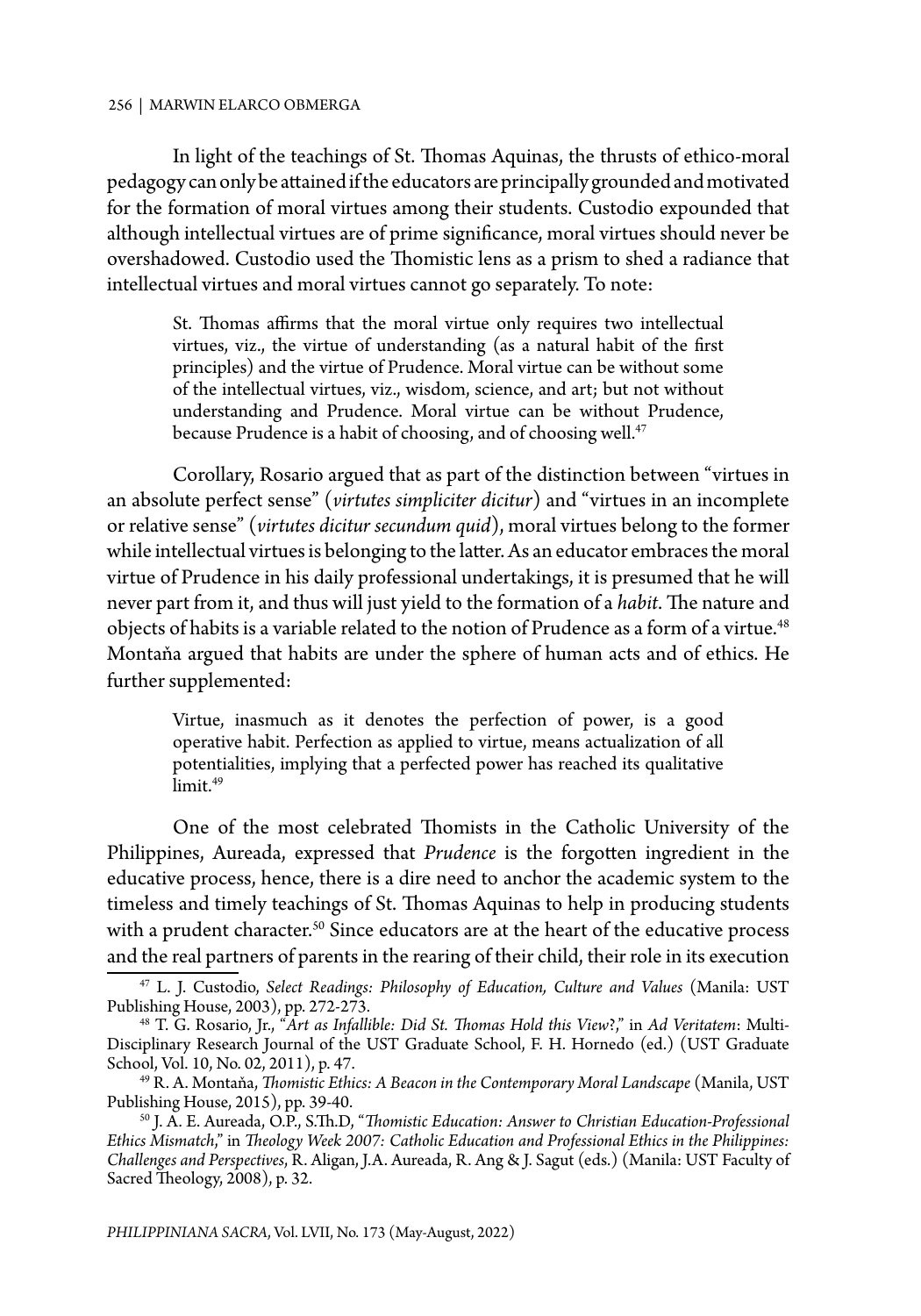is crucial. Aureada further enunciated on his exhaustive research that in the teachings of St. Thomas Aquinas about Prudence, the *integral* part (found in all its parts either according to its full essence or to its full operation) and *potential* part (found in all its parts according to its full essence but not according to its full operation) of it should be well construed by a human person.<sup>51</sup> These dimensions are deemed as a focal point of the educator in infusing Prudence in his teaching practice. The *integral* part of Prudence is comprised of the following:<sup>52</sup>

Memory (*memoria*): is more than rote memory, recollection or "mnemotechnical" capacity not to forget; but the ability to learn from past experiences.

Docility (*docilitas*): is open-mindedness insofar as recognizing the fact that we do not have all the answers to concrete or circumstantial problems.

Shrewdness (*solertia*): is the quick and sympathetic sensitivity to estimate a certain situation on one's own and do something about it with promptness and determination.

Foresight (*providentia*): is the right ordering of human acts towards the right end.

Circumspection (*circumspectio*): is the ability of looking around for possible circumstances that may have substantial impact on a particular decision about to be chosen.

Caution (*cautio*): is the ability to care to avoid those evils that are likely to result from a good act that we contemplate doing.

Whereas, in stark contrast, the *potential* part of Prudence includes the following: $53$ 

Good counsel (*eubolia*): is the search for various means for a specific end with a range of perception that covers even surrounding circumstances.

Good common sense (*synesis*): is good common sense in making judgments about what to do and what not to do in ordinary matters.

Discrimination in judging (*gnome*): is the perspicacity of discerning and applying higher laws to matters that are not governed by the common or lower rules that usually guide human action.<br><sup>51</sup> *Ibid*. p. 56.<br><sup>52</sup> *Ibid*. pp. 59-62.

<sup>52</sup> *Ibid*. pp. 59-62. 53 *Ibid*, pp. 63-65.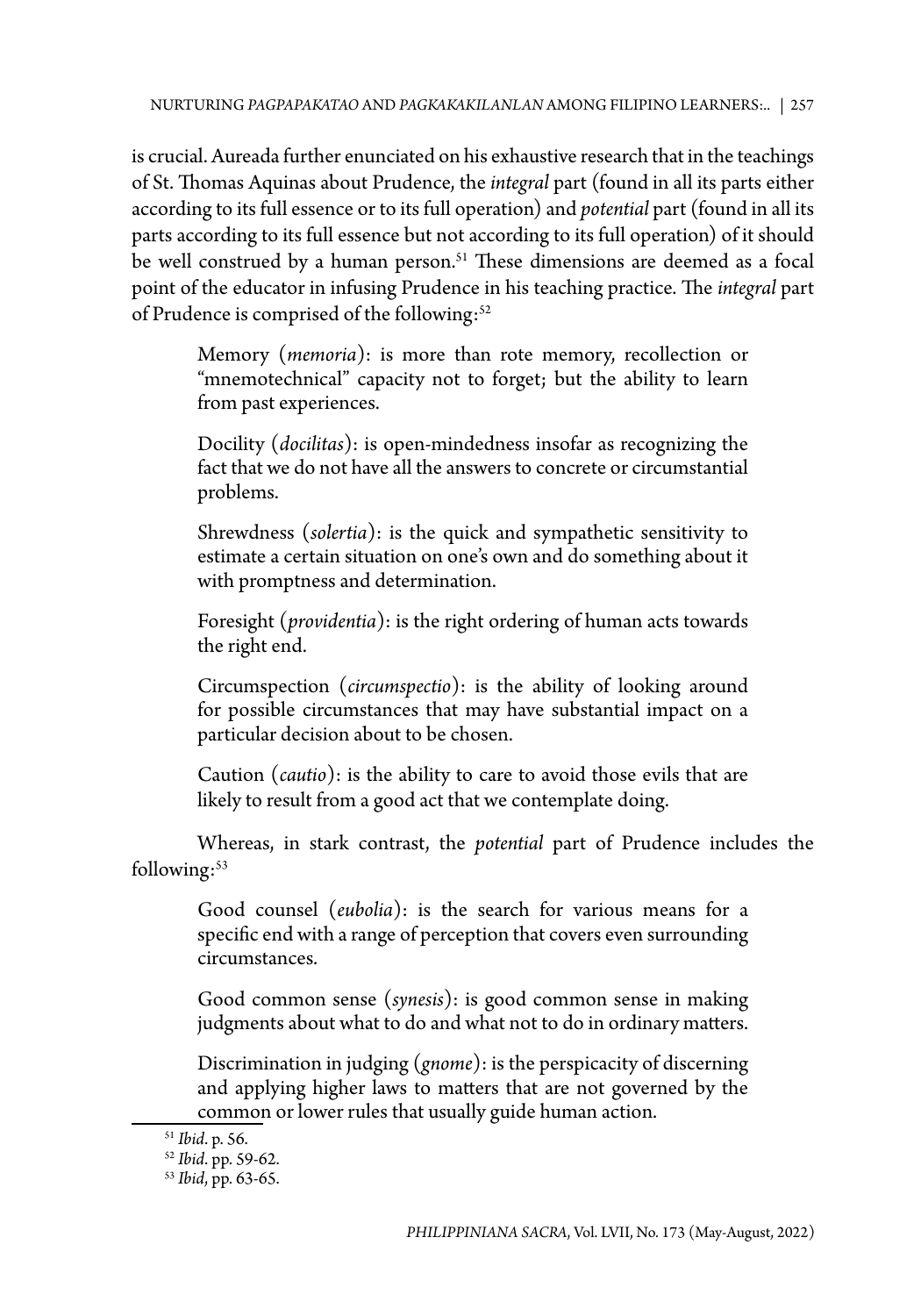Command (*praecipere*): is the direct application or realization of what has been decided based on good counsel.

Since Prudence is an indispensable benchmark in the formation of moral virtues, educators should make the most out of this virtue in a non-temporal manner, and strengthen and cultivate the same virtue among their students' hearts and minds in their unceasing quest *en route* to a prudent professional and pedagogical practice. Through the exercise of the doctrine of Prudence on Reflexive Pedagogy and the Hidden Curriculum, and by avoiding the *vices against Prudence*, <sup>54</sup> it is expected that the educators will be able to amplify the barometer of the moral compass of their students and prevent the occurrence of the maladaptive patterns of behavior related to psychopathy such as "*mapagpanggap* (pretentious), *madaya* (cheater), *palaaway* (quarrelsome), *mapagmarunong* (know-it-all), *mapaghiganti* (vengeful), *walang-puso* (cold-hearted), *buwaya* (greedy), *maangal* (ranting), *magagalitin* (easily angered), and *agresibo* (aggressive)."55 The incontrovertible truth beyond reproach is that educators have nothing to lose by adopting a prudent teaching in the classroom and has even huge dividends on their end because they are doing their fair share by planting good seeds and laying the scaffolding of a modern society with humane citizens who are in conscious rapport with the world, and preventing the existence of persons "capable of doing evil and inflicting harm against others."56 The direct operationalization and heavy emphasis of the *integral* and *potential* tenets of Prudence in the facets of "*Pagpapakatao at Pagkakakilanlan*" in the ethico-moral sense will be discussed in detail in the subsequent sections of the paper.

## **"Pagpapakatao": Thomistic Prudence, Reflexive Pedagogy, and Hidden Curriculum on Humanistic Education**

There may be several seeds of articles herein but this segment will attempt to depict the zones of convergence in an eclectic manner for the section to stand as a free-standing yet interwoven piece. The author contends that the extensive analysis adds something new to previous theorizations of moral pedagogy.

A Filipino maxim that expresses a man's quest to become a person for others: "*Madaling maging tao ngunit mahirap magpakatao*" (It is fairly easy to be a human but

<sup>54</sup> *Ibid*., pp. 65-67. (Vices against Prudence: Impetuosity (*praecipitatio*), Thoughtlessness (*inconsideratio*), Inconstancy (*inconstantia*), Negligence (*negligentia*)).

<sup>55</sup> V. D.M. Ching, C. P. Dela Cruz, C. P. Hernandez, R. C. Sierra, & J. H. C. Untalan, "*Understanding Psychopathy thru the Lenses of an Indigenous Filipino Lexical Trait Model*," in *Ad Veritatem*: Multi-Disciplinary Research Journal of the UST Graduate School, F. H. Hornedo (ed.) (UST Graduate School, Vol. 12, No. 01, 2012), pp. 104-114.

<sup>56</sup> J. J. S. Aguas, *The Notions of the Human Person and Human Dignity in Aquinas and Wojtyla* (UST Department of Philosophy: *Kritike* Online Journal of Philosophy Vol. 03, No. 01, 2009), p. 40.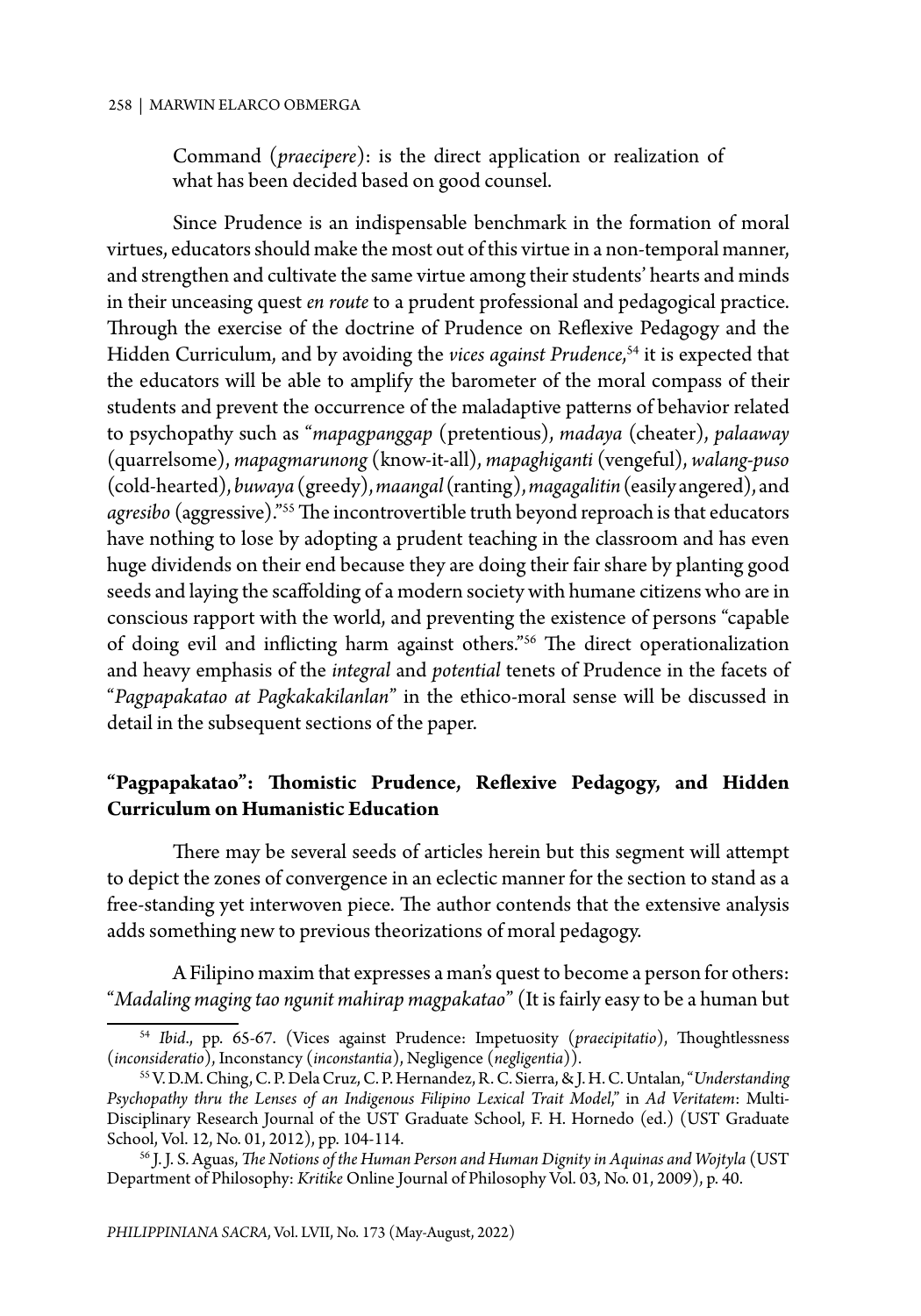difficult to be humane) served as the guiding light of this section. Custodio actuated that there is a need for a renewal in the field of education. The said reprise of the academic lifework places into the watch glass the benefits that the society will reap from humanism.<sup>57</sup> Since education is concerned with the integral development of human personality, preparing the learners into the new frontiers of human linkages which has been previously disunited by the extensive dichotomy in norms and beliefs of various cultures<sup>58</sup> will serve as their point of departure as they get exposed to their prospective cohorts in all walks of life, and as they participate in the fullness of other beings. To further elucidate the application of selected Thomistic virtues of Prudence on the Reflexive Pedagogy in the Hidden Curriculum, the author utilized common but concrete examples (as a form of reflection on practice) in the classroom setting across disciplines where the teacher can maximize his actions to inspire "*Pagpapakatao*" to his students for the readers to easily grasp the resonance among the contextualization.

Primarily, an educator should design line-up of activities to supplement the coursework (E.g. group works) that will help the students establish a rapport to their fellow students. Through the amalgamation of the virtues of *memoria*, *docilitas*, and *providentia,* he should first consider his prior encounters to his students in their previous class interactions to concoct the right heterogeneous mix of the student groupings. While it appears to be superficial at the onset, it has a direct bearing on the actual conduct of an activity. During group works, the teacher should communicate to the students that the manner in which they are clustered are complementary to their skillset and weaknesses. In this way, the teacher is indirectly conveying to the students that they do not have the monopoly of knowledge and skills, and there are multitude of things to learn from other people if only they will eliminate the captivity of negativity in their consciousness and know how to coordinate with others. Khatib, Sarem, and Hamidi emphasized that humanistic education should always be geared towards the establishment of a social and intellectual climate where learners are free to spill their ideas as they fraternize with the other members of the academic and civic community.59

Moreover, during instances of disputes among students in a teacher's class, through the merging of the virtues of *solertia, circumspectio, cautio,* and *eubolia,*  the teacher can exhibit caution, sensitivity, and effective communication among his students in the manner in which he assesses the severity of a situation and the

<sup>&</sup>lt;sup>57</sup> L. Custodio, *Select Readings: Philosophy of Education, Culture and Values*, p. 139.<br><sup>58</sup> F. H. Hornedo, *Pagpapakatao and Other Essays in Contemporary Philosophy and Literature of Ideas* (Manila: UST Publishing House, 2002), p. 47.

<sup>59</sup> M. Khatib, S. N. Sarem, & H. Hamidi, *Humanistic Education: Concerns, Implications and Applications* (Finland: Journal of Language Teaching and Research, Vol. 04, No. 01, 2013), p. 45.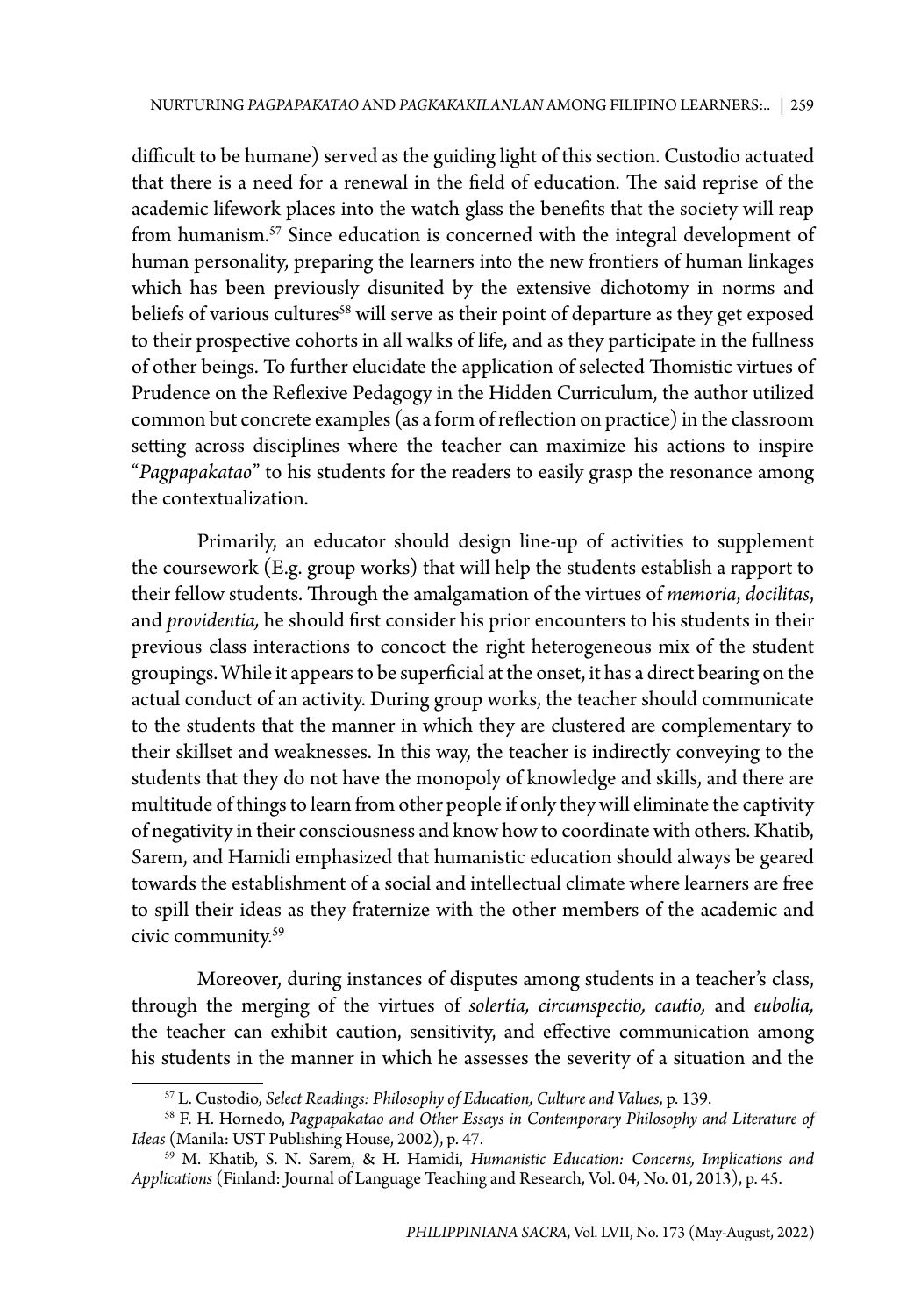extent of his students' involvement in the commotion. Doing these aspects are imperative for the teacher to arrive with an impartial decision for a speedy resolution of the predicament, and to portray to his students that acting on impulse alone can potentially dislodge their cordial relationships with other people, and that their actions always have a repercussion to others. Motschnig-Pitrik and Santos noted that teachers should help their students to realize the perils of causing harm to others as part of the duties of being humane, and to ascertain that a brazen disregard of the impact of their actions to other people will not lead to congenial relations.<sup>60</sup>

Furthermore, in times where a teacher delegates a task to his student(s) that involves leadership and people management, through the blending of the virtues of *gnome* and *praecipere,* the teacher can impart to the assigned student(s), in an implied manner, the value of accountability and sense of obligation to the members of their group as part of the *captain of the ship* doctrine, the value of team work as they hear out the inputs of their members, the value of fairness in critical judgment, and the value of dealing with contingencies as they uphold the greatest good for the greatest number in their decision-making and actions. As Zucca-Scott would state, it is imperative for educators to realize that education is made by individuals for individuals. The only matter left for the teacher to maneuver is how he will help his student to flourish and thrive in an environment that recognizes thyself, his leadership acumen, and people skills to unlock the climate of trust. $61$ 

## **"***Pagkakakilanlan***": Thomistic Prudence, Reflexive Pedagogy, and Hidden Curriculum on Identity Education**

As the world continues to be a global village where everything is interconnected, teachers as instructional agents are given the daunting task of helping their students to celebrate their individuality as a total person and champion their peculiarity as an inhabitant of the region where they originate. Since a classroom is considered to be microcosm of the society where students can experiment to figure out their own identity and express themselves before they make a wager on the world outside its walls, the role of the teacher is pivotal on the development of their personality and eventually — identity. While the youth today are largely influenced by the social media trendsetters in the Western world and the prevailing

<sup>60</sup> R. Motschnig-Pitrik & A. M. Santos, *The Person-Centered Approach to Teaching and Learning as Exemplified in a Course in Organizational Development* (Magazine for University Development, Vol. 01, No. 04, 2006), p. 6.

<sup>61</sup> L. Zucca-Scott, *Know Thyself: The Importance of Humanism in Education* (Tennessee Research and Creative Exchange: International Education, Vol. 40, No.01, 2010), p. 37.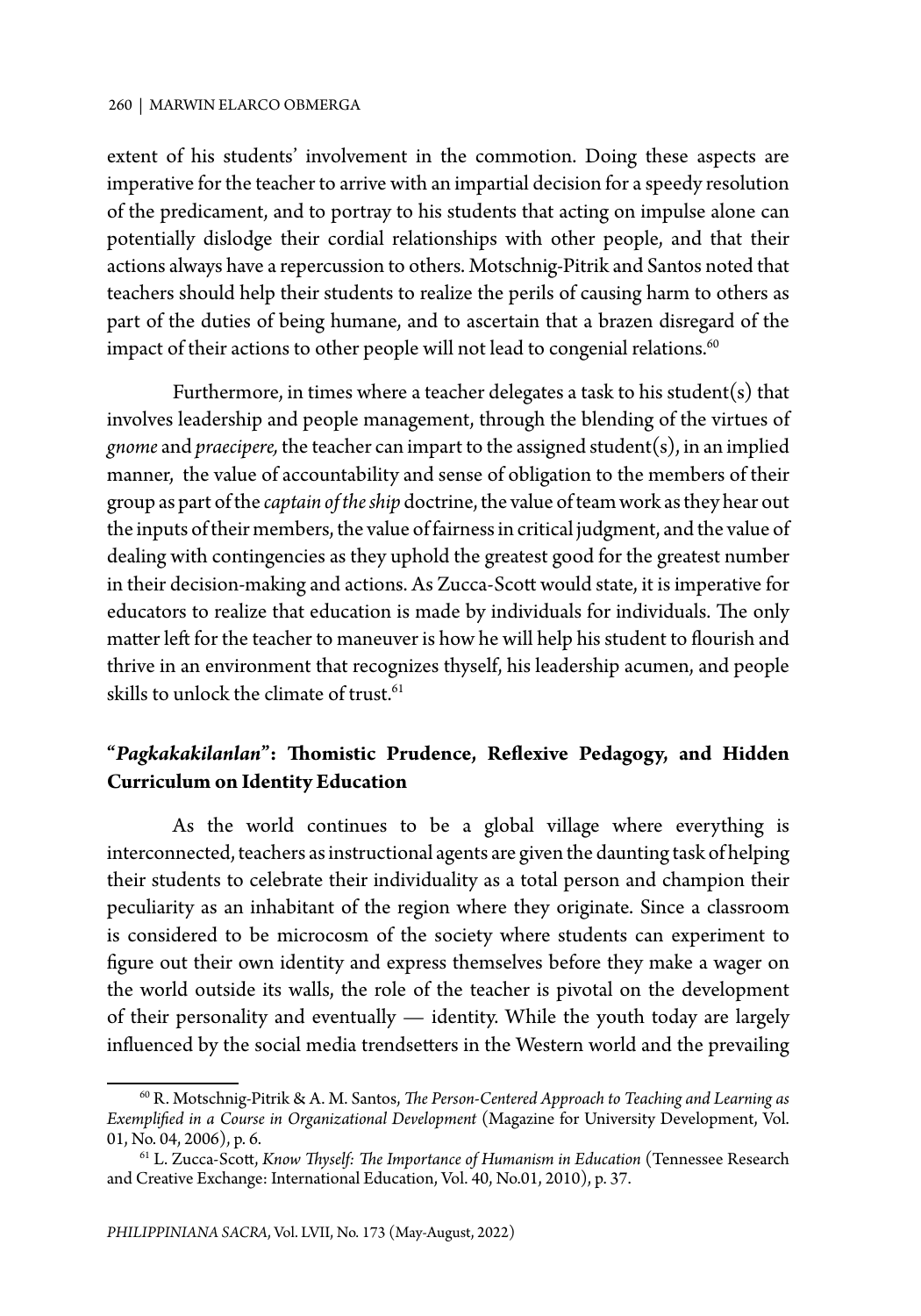popular culture where they are accustomed into in their immediate environment,  $62$ the role of education shifts to the moral standpoint in terms of assisting the students to achieve what they truly want to become but not to the point of being myopic to the rights of other people, and largely dissonant to their character as an individual just to please other people. To further depict the application of selected Thomistic virtues of Prudence on the Reflexive Pedagogy in the Hidden Curriculum, the author cited generic and/or actual examples in the classroom setting (as a form of reflection on practice) across disciplines where the teacher can capitalize to enroot "*Pagkakakilanlan*" to his students.

Since the early fibers of identity are honed during the formative years of a person, a teacher should intertwine the virtues of *memoria*, *docilitas, solertia,* and *circumspectio,* to help the class realize and further understand the notion that every individual learner is a cherished member of the class. A teacher should first entice his students to take into consideration the individual and collective worldview of other people by being sensitive about their preferences, interests, idiosyncrasies, and the like. This serves an avenue to communicate to the learners that it is alright to be different and that they are free to express themselves in any manner in which they like. The teacher should carefully convey and continue to reiterate throughout the term that it is socially accepted to be a unique person as long as it does not violate and/or compromise the rights, liberties, and sanity of other people. This, then, conditions the students that they should always be sensitive and/or mindful to their gestures and verbal expressions in order not to offend anyone by just being simply themselves. Admittedly, this practice can easily be carried out in progressivist classrooms, but majority of the basic education institutions which are traditional and/or essentialists in nature can also follow suit. Esmonde and associates upheld the need for the expression of social identities in the classroom by considering how students' acceptance of identity, as nexus of multi-membership, are constantly constructed and reconstructed through dialogue and interaction.<sup>63</sup>

In addition, an educator should always practice a humane way of treatment and a courteous correspondence to his students. Coalescing the Prudence inputs of *providentia*, *cautio*, *synesis*, and *gnome*, the teacher can imbue to his students that a non-discriminatory attitude is a prerequisite to attain genuine ecumenism, diversity, tolerance, and social acceptance through consistency of verbal and non-verbal

<sup>62</sup> V. L. Isla, "*Investigating the Popular Culture and the Media*," in *Media and Culture: Global Homogeneity and Local Identity*, Rachel E. Khan (ed.) (Mandaluyong City: Anvil Publishing, Inc., 2011), pp. 11-13.

<sup>63</sup> I. Esmonde, L. Dookie, K. Brodie, & M. Takeuchi, *Social Identities and Opportunities to Learn: Student Perspectives on Group Work in an Urban Mathematics Classroom* ( Journal of Urban Mathematics Education, Vol. 02, No. 02, 2009), pp. 20-21.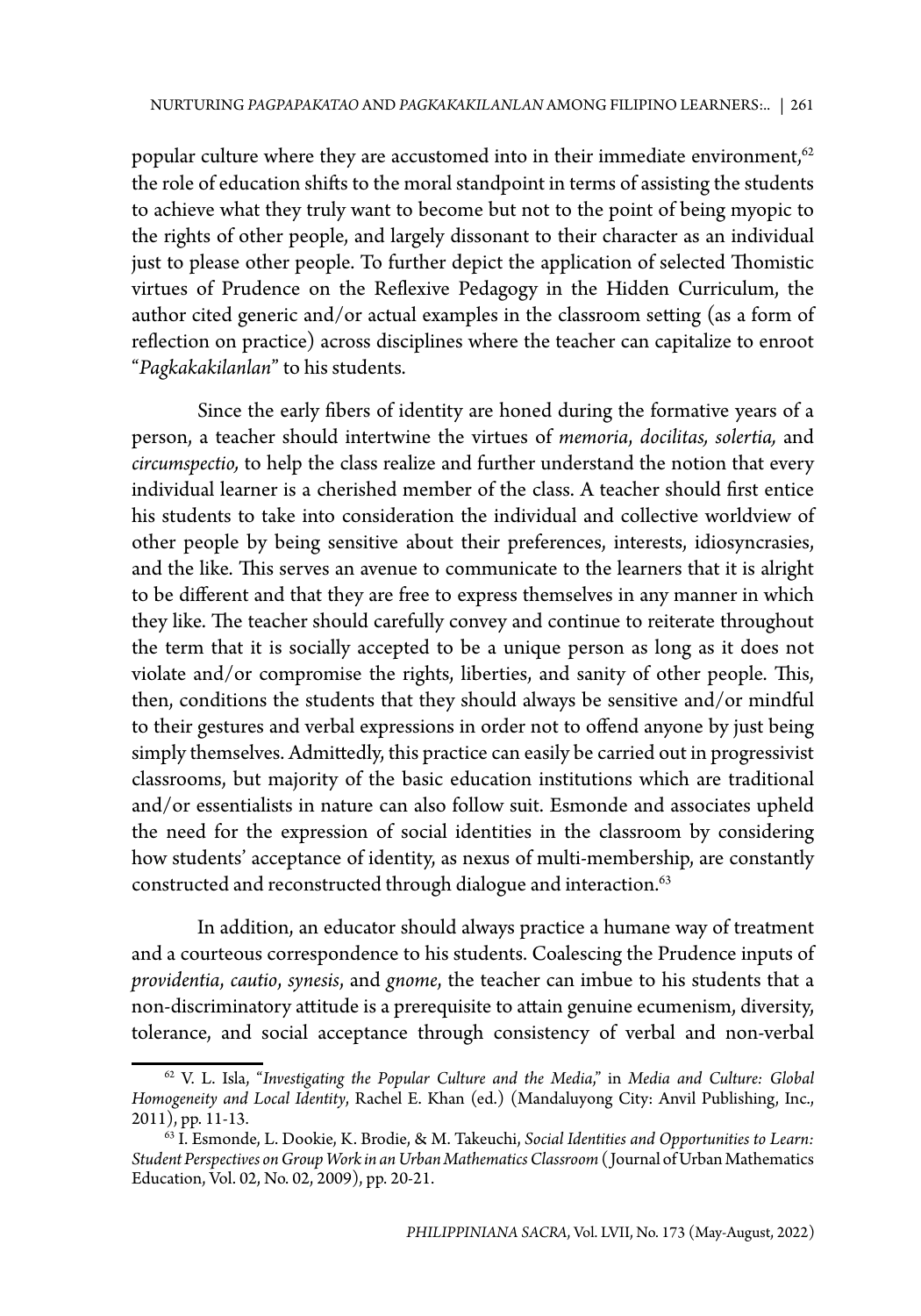cues. By reacting neutrally and actually role-modelling to the students that he is demonstrating a non-judgmental disposition and/or commentary to his students' individual eccentricities and/or behavioral manifestations during class hours, the teacher is assimilating to the students to respect in the same capacity and place a high regard for those people who are non-conformist. Of course, taking into account the prevalent way of life in which the latter were accustomed into. This best practice is foreseen to promote inclusivity among learners and suppress if not totally eradicate the detrimental existence of bullying, mocking, rumor mongering, and sarcasm inside a classroom that might hinder a person's development. Wenger as cited by Freire and associates asserted that the school as a community where the students can practice how to initiate an interplay with other people with unique personalities can delimit the existence of educational exclusion due to an open-mindedness to the "values, artefacts, ways of being, behaving and relating with each other" in the school setting.<sup>64</sup> This practice prompts the students to initiate a meaning-making out of their interaction with other people to determine how truly unique each person is.

Furthermore, an educator should spearhead humbling activities that will enhance the self-esteem of his students, in a way that their unique assets and natural gifts are being cultivated. It can be attained through the Prudence build-up of *eubolia* and *praecipere*. The teacher can ingrain it to his students by fostering a climate that is nurturing and non-humiliating. The teacher should help the students to realize the existence of multiple intelligences<sup>65</sup> that they should discover, rediscover, and hone. As the teacher uplifts the morale of his students by boosting their self-esteem and by helping them to determine their areas of expertise, this practice primes the moral template among his students to embolden others as well to find an outlet where their sense of industry can be best expressed, and their identity can be further reinforced. Lunenberg and Lunenberg noted that by allowing the students to explore their multiple intelligences, it paves the way not only for an in-depth understanding and mastery of various subject matters, but it also assists the students on how to process the instances where they can showcase their intelligences, thereby contributing to the make-up of the identity that they want to portray in their immediate community.<sup>66</sup>

Even if the constructs of *Pagpapakatao* at *Pagkakakilanlan* are overlapping in nature, the encompassing benefits of the exercise of the combination of the *integral*

<sup>64</sup> E. Wenger, "*Communities of Practice*" (Cambridge, MA: Cambridge University Press, 1993), in Sofia Freire, Carolina Carvalho, Ana Freire, Mário Azevedo, and Teresa Oliveira, *Identity Construction through Schooling: Listening to Students' Voices* (European Educational Research Journal, Vol. 08, No. 01, 2009), pp. 80-81.

<sup>65</sup> See H. E. Gardner, *Frames of Mind: The Theory of Multiple Intelligences* (New York: Basic Books, 1993). 66 F. C. Lunenberg & M. R. Lunenberg, *Applying Multiple Intelligences in the Classroom: A Fresh* 

*Look at Teaching Writing* (International Journal of Scholarly Academic Intellectual Diversity, Vol. 16, No. 01, 2014), pp. 6-8.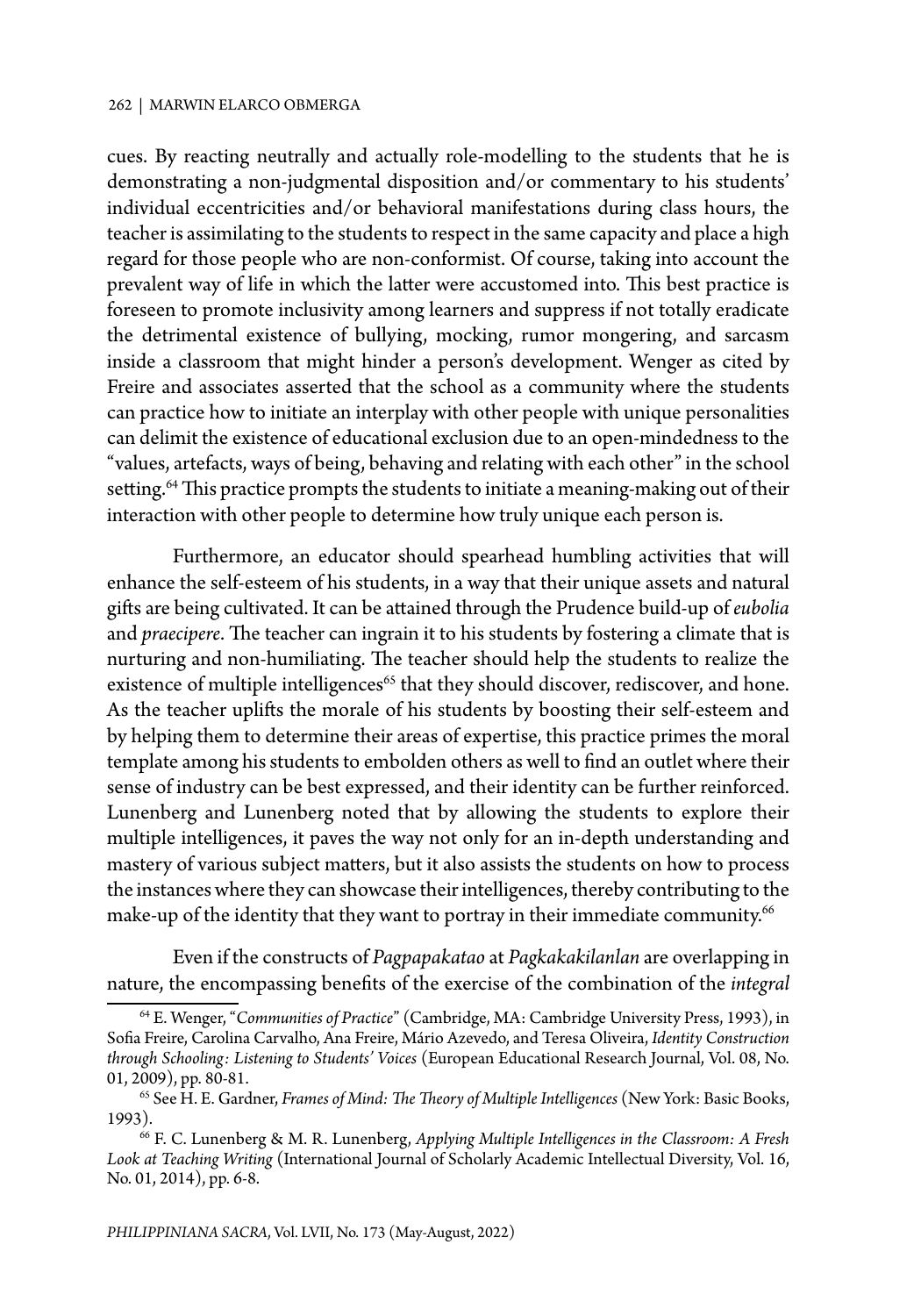and *potential* parts of the Thomistic virtue of Prudence on Reflexive Pedagogy in the Hidden Curriculum have its paramount significance in conglomerating the coanalogous moral fragments that the students were able to pick from the various phases of the educative process. Even though its context on this paper is to be executed covertly by an educator as part of the Hidden Curriculum, teachers are in a promising position to largely influence the learners to be in constant appraisal to the attitudes that they should be exhibiting and winnowing at school in preparation for the virtuous life beyond it.

One might argue the exclusivity of the Thomistic Prudence in the exercise of Reflexive Pedagogy and Hidden Curriculum as presented in the article. The author strongly conveys the notion that other schools of thought in the realm of Catholic Education can be equally used as the endoskeleton of a teacher's moral pedagogy; to cite a few, followers of St. Ignatius de Loyola and the Jesuit community have their *Cura Personalis67* or the care for the entire person and individualized attention to the needs of others; and followers of St. Pedro Poveda have their inclusive pedagogy where the *educator* and the *educand* goes hand in hand to attain universal humanism.<sup>68</sup> These are just few examples that an educator can use to instill constructs of morality among his students. As long as his teaching vocation is dignified and adhering to the jurisprudence and/or the code of ethics<sup>69</sup> among professional teachers; and if he is able to facilitate learning in a way that it further elevates the standards of the teaching profession in general and aid the students in their moral maturity in particular, then the educator has the right to teach values related to humanity and identity for he is an epitome of a prudent academician.

Indeed, as Cam would argue, there is a huge difference on the quality and extent of teaching and/or indoctrination of the educators' par excellence dedicated to produce students who will in turn create a difference on the lives of other people and will bloom anywhere they will be planted as compared to the ones who simply are not cut out to become reflective educators.<sup>70</sup>

### **The Role of the Philippine Culture and its Value System**

Perhaps the only remaining aspect that remains to be unfurled at this point of the article is how to translate the Reflexive Pedagogy, Hidden Curriculum, and

<sup>67</sup> Characteristics of a Jesuit Education: *Magis*, *Cura Personalis*, AMDG, being a man for others, *et cetera.*

<sup>68</sup> L. Custodio, *Building a Philosophy of Education for our Times*, p. 173.

 $^{69}$  Republic Act No. 7836, otherwise known as the Philippine Teachers Professionalization Act of 1994.

<sup>&</sup>lt;sup>70</sup> P. Cam, *Commentary on Matthew Lipman's The Educational Role of Philosophy* (Journal of Philosophy in Schools, 2014), p. 45.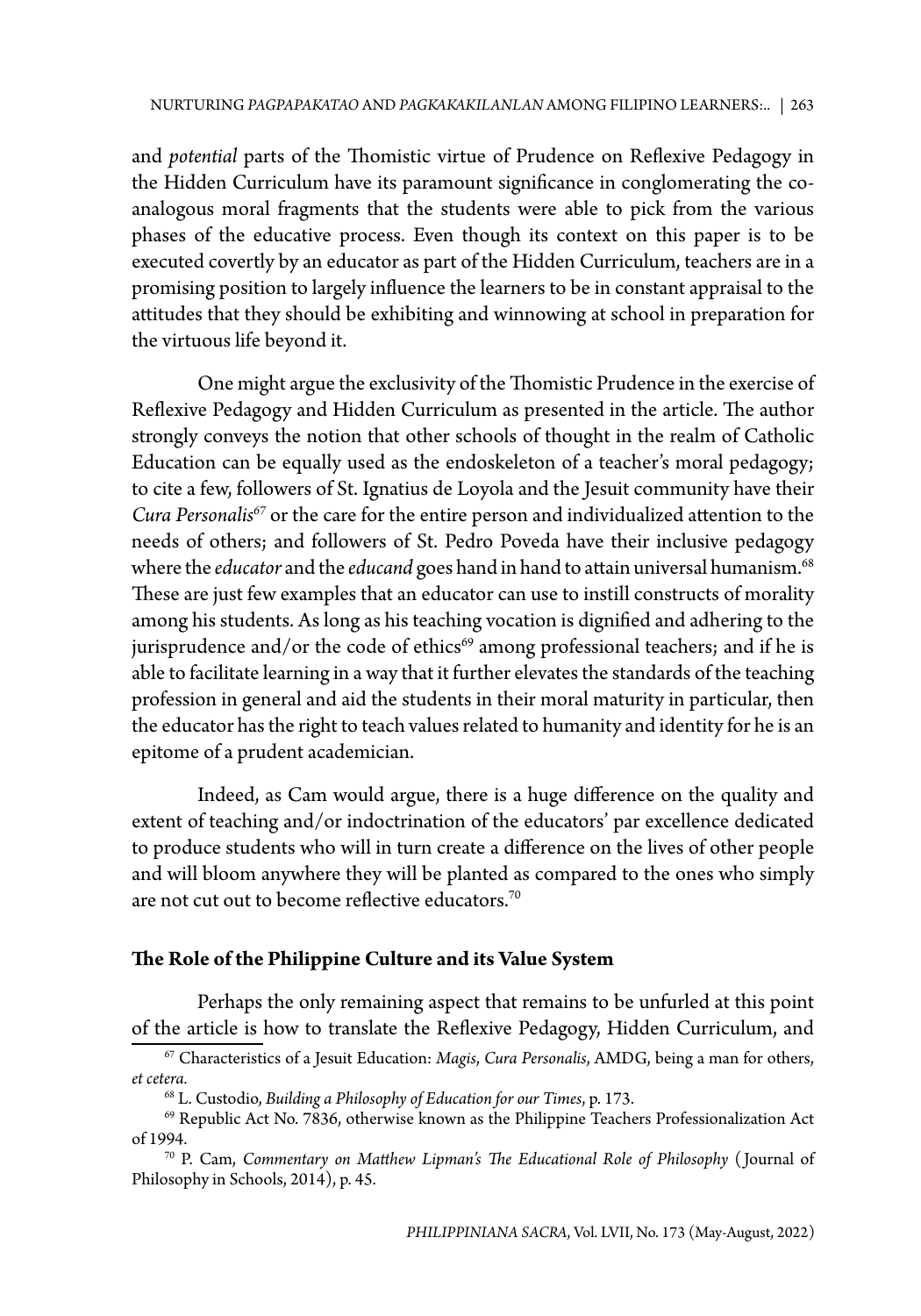Thomistic virtue of Prudence in a given culturally unique reality as an attempt to draw some connections to the Filipino cultural worldview in order to stretch our enlightenment on its dynamics in terms of how it truly operates in a bailiwick that is largely influenced by various extraneous factors. Since the Philippine formal and alternative academic delivery system is largely influenced and patterned after the Western pedagogic thought, $71$  surfacing a rendition of value-laden Reflexive Pedagogy in the Philippine soil is a vital but an arduous labor on the part of Filipino educationists and curriculum engineers. To better understand the need to localize the Reflexive Pedagogy, Hidden Curriculum, and Thomistic virtue of Prudence in the Philippine milieu, it is essential to return to the parlance of the social foundations of education. As Hornedo would declare:

Society is built on an immense network of human interrelationships. Among these interrelationships are the mutuality of persons' physical and moral needs. This mutuality demands awareness, sensitivity, and empowerment to fulfill responsibly their obligations to one another, which constitutes human liberation --- the passage from knowing into doing, from being to non-being, from the atomic individual to the person fulfilled in and by his being-with other human persons in society.72

It is noteworthy to have a firm grasp and a deep comprehension on the characteristics of the conventions of the Philippine culture to have a holistic understanding to the basis of the moral compass of Filipinos. The foremost socioanthropological guru in the Philippines, Professor *emeritus* Felipe Landa-Jocano (†) typically depict the Filipino culture and its value system as a beautiful hybrid of the Hispanic, American, and the Oriental Culture.<sup>73</sup> It is therefore crucial to examine the Philippine culture as a conduit of values and moral pedagogy because as one digs deeper, the more it becomes intricate since it is also embedded with the ordinary and extraordinary magisterium of the Catholicism, the popular culture ideology, the basketball-faction mentality and Pacquiao-boxing fanaticism, and the naturally occurring lifeways present on various geographic regions and ethnic settlements. In addition, the Filipino culture is *fiesta*-laden, *siesta*-stricken, superstitious, has a penchant for college diploma and is grade conscious, places premium on close family ties, and is fueled by the *barrio* spirit of *Bayanihan*.

As gleaned upon from that honest to goodness depiction, one could state that the extemporaneous merits of the indigenous ideologies and contentions of an

<sup>71</sup> *Ibid* pp. 127-129. 72 F. Hornedo, *Christian Education*, p. 8.

<sup>73</sup> F. Landa-Jocano, *Anthropology of the Filipino People IV: Filipino Value System: A Cultural Definition* (Quezon City: PUNLAD Research House, Inc., 2008), pp. 2-5.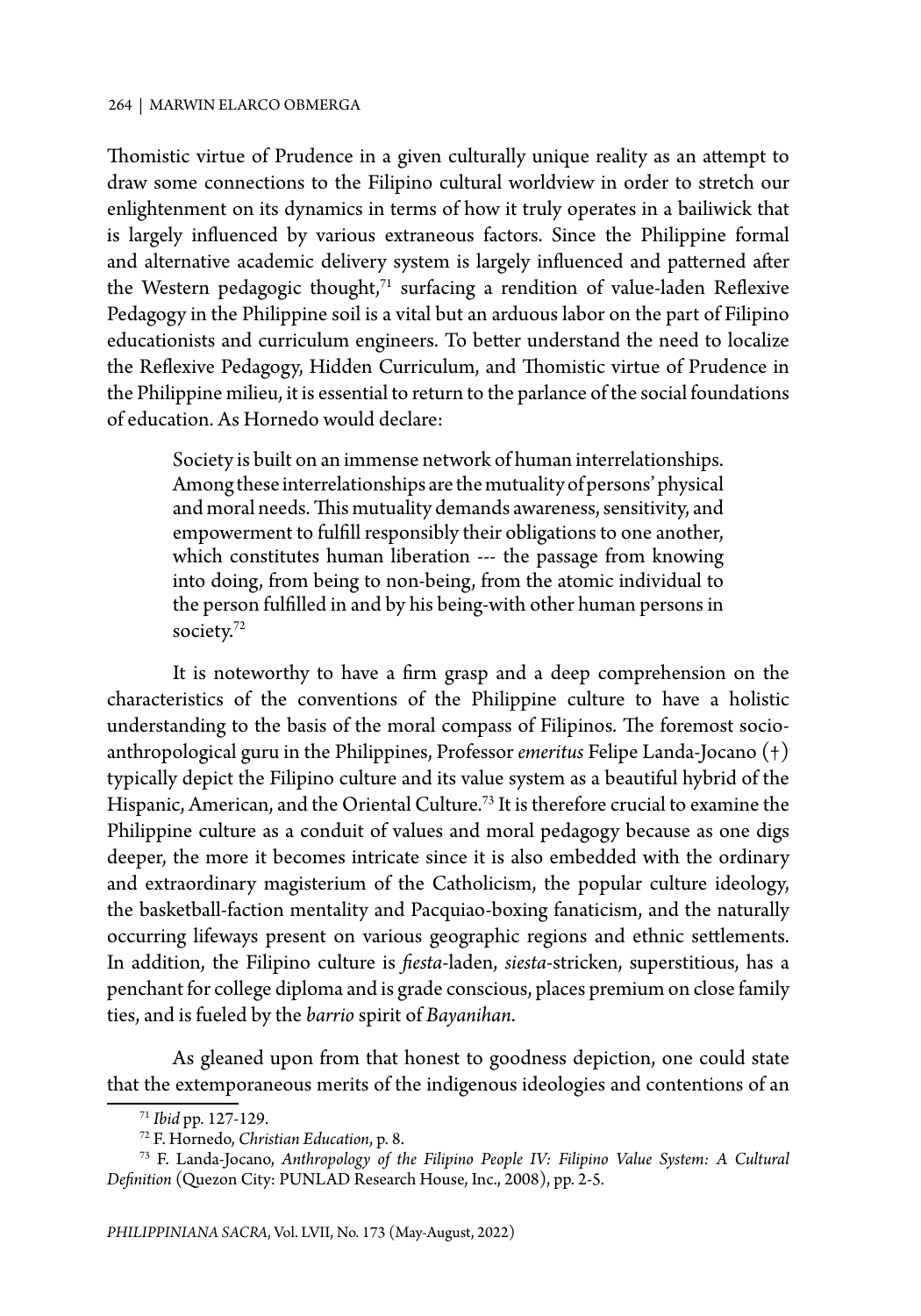oriental man largely differs to its occidental counterpart due to the presence of the non-linear array of their belief that a person's "life must be the extension of thought, its fruit, and its application"74 and the said potency of self must be shared through their kin and significant others as part of their scope and heritage as a basic unit of society. The manner as to how the Filipino thoughts, feelings, and action are articulated and channeled through other people emanates from the sense of pride and nationalism of the Filipinos as a race.<sup>75</sup> Throughout the years, Filipinos subjected the many faces of their *Weltanschauung* in various moral recovery programs to forge themselves as a people with flexibility, adaptability, and creativity that allows them be attuned to the demands of the changing times while maintaining their sense of humor to hurdle any given situation.76 Moreover, the Filipino consciousness also dictates that they should live in harmony with others and that they should be the agents of lasting goodness and mobility in their immediate community.<sup>77</sup>

In view thereof, the ideal in the Filipino cultural worldview is always geared towards being *maka-bayan*, *maka-tao at maka-Diyos*, thereby spawning the cast to accommodate a way of life that is virtuous and/or conscientious. Since formal schooling and education is a big deal in the psyche of Filipinos, their tendency is to make the most out of their experiences inside the classroom to emerge triumphant in life, and revere the aspects taught to them by their mentors and parental figures in the academe. The cultural traits of Filipinos are the repertoire in their lives, and they cannot simply detach themselves from it since it is the dominant practice from the moment that they have possessed consciousness. Only when a Filipino comes of age, he is expected to have a heightened sense of being critical and capable of reflective selection.78

Moreover, the determinants of moral pedagogy can be facilitated in a fluid and dynamic manner in the Filipino learners by their educators since they are culturally configured to be moral individuals, and even as spiritual entities to some extent, by their socio-cultural reality. Positive polarity of Filipino values in the area of personal traits like "*katimpian* (self-discipline), *kapunyagian* (perseverance), *kasipagan* (industriousness), *katiyagaan* (patience), *katapatan* (commitment),

<sup>74</sup> T. Q. D. Andres, *Understanding Values* (Quezon City: New Day Publishers, 2001), p. 89.

<sup>75</sup> F. T. Timbreza, *Filipino Philosophy Today: A Source Book in Teaching Filipino Philosophy* (Manila: National Bookstore, 2008), p. 12.

<sup>76</sup> P. B. Licuanan, "*A Moral Recovery Program: Building a People, Building a Nation*," in *Values in Philippine Culture and Education: Philippine Philosophical Studies 1,* Manuel B. Dy, Jr. (ed.) (Quezon City: Ateneo de Manila University Press, 1994), p. 41.

<sup>77</sup> A. C. Articulo & G. G. Florendo, *Values and Work Ethics* (Bulacan: Trinitas Publishing, Inc.,

<sup>&</sup>lt;sup>78</sup> R. M. Gripaldo, *Filipino Philosophy: Traditional Approach Part 1, Section 2 (Manila: De La Salle* University Press, Inc., 2004), p. 174.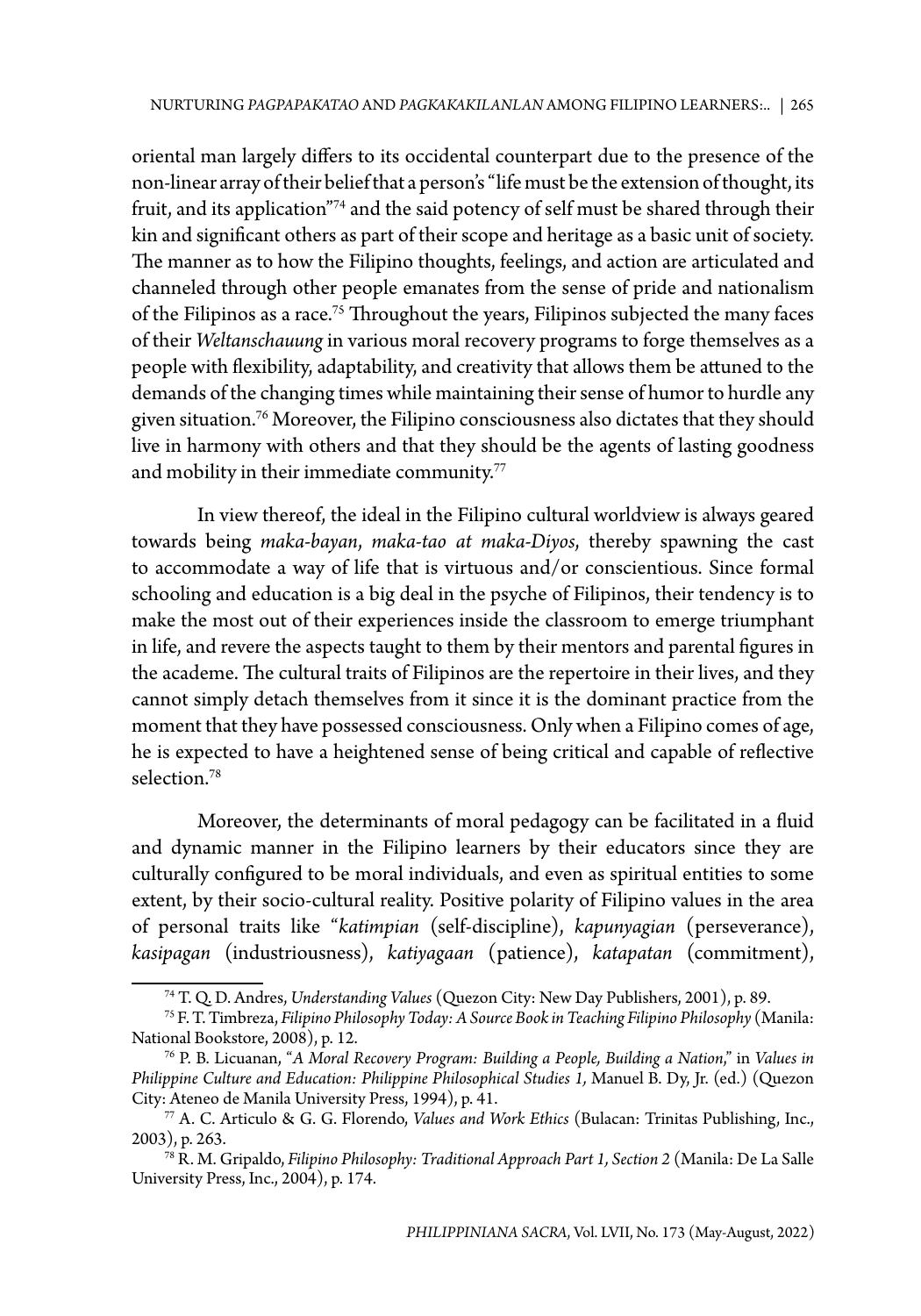*kagitigan* (integrity)" and in domain of relational traits such as "*marunong makisama*  (able to get along with others), *marunong makitungo* (flexible), *marunong makiramay* (empathetic), *madaling lapitan* (approachable), *madaling kausapin* (easy to talk to), *matulungin* (helpful; supportive), *masayahin* (happy disposition; collegial),"79 are not only enculturated and reinforced in the classroom setting, but also outside of it in their household, places of worship, and workplaces all throughout their existence.

Further, the Filipinos are naturally endowed with congruence on moral literacy and its variations since values exists in their mindset and codes of conduct concomitantly via their cultural exposure. Landa-Jocano claimed that etched within the Filipino value system are the following, to wit:<sup>80</sup>

*Halaga*: The Evaluative Core of Filipino Values System – It is our concept of *halaga* that tells us what to value and what to take lightly. It informs us what to prefer and what to disregard. It enables us to put order into our system of thought and behavior.

*Asal*: The Expressive Core of the Filipino Values System – *Asal* lies deep in the Filipino subconscious, or *lubog na kamalayan*. …Upon closer scrutiny, however, *asal* is seen to be more than character, or *ugali*. It is the basis of *ugali*.

*Diwa*: The Spiritual Core of the Filipino Value System – The notion of *diwa* is based on the belief that human existence is a configuration of a harmonious relationship between the physical body and the spiritual essence of being human. …Thus viewed, *diwa* refers to the inner force that lies at the core of our *kalooban* (selves) and from which emanate all personal and social sentiments.

Another thorough version in the literature which can solidify our interpretation of the Filipino learner as an active recipient of the Thomistic virtue of Prudence as part of the Reflexive Pedagogy in the Hidden Curriculum is the multiethnic study of Mercado about the subjective elements that occurs connaturally in the Filipino as he explored the etymological or lexical definition behind the Tagalog word *loob*, its Visayan version *buot*, and its Ilocano counterpart *nakem*. He contends that *Loob* as intellectual, ethical, volitional, and emotional can have bodily manifestations since the human body mirrors *kalooban*. He further outlined:<sup>81</sup>

<sup>79</sup> F. Landa-Jocano, *Work Values of Successful Filipinos* (Quezon City: PUNLAD Research House, Inc., 2006), pp. 100-113.

<sup>80</sup> F. Landa-Jocano, *Anthropology of the Filipino People IV: Filipino Value System: A Cultural Definition,* pp. 33-118.

<sup>81</sup> L. N. Mercado, S.V.D., Ph.D., *Understanding the Philosophy of Buot-Look-Nakem* (San Beda University-Manila: *Scientia* The International Journal on Liberal Arts, Vol. 06, No. 02, 2017), pp. 2-3.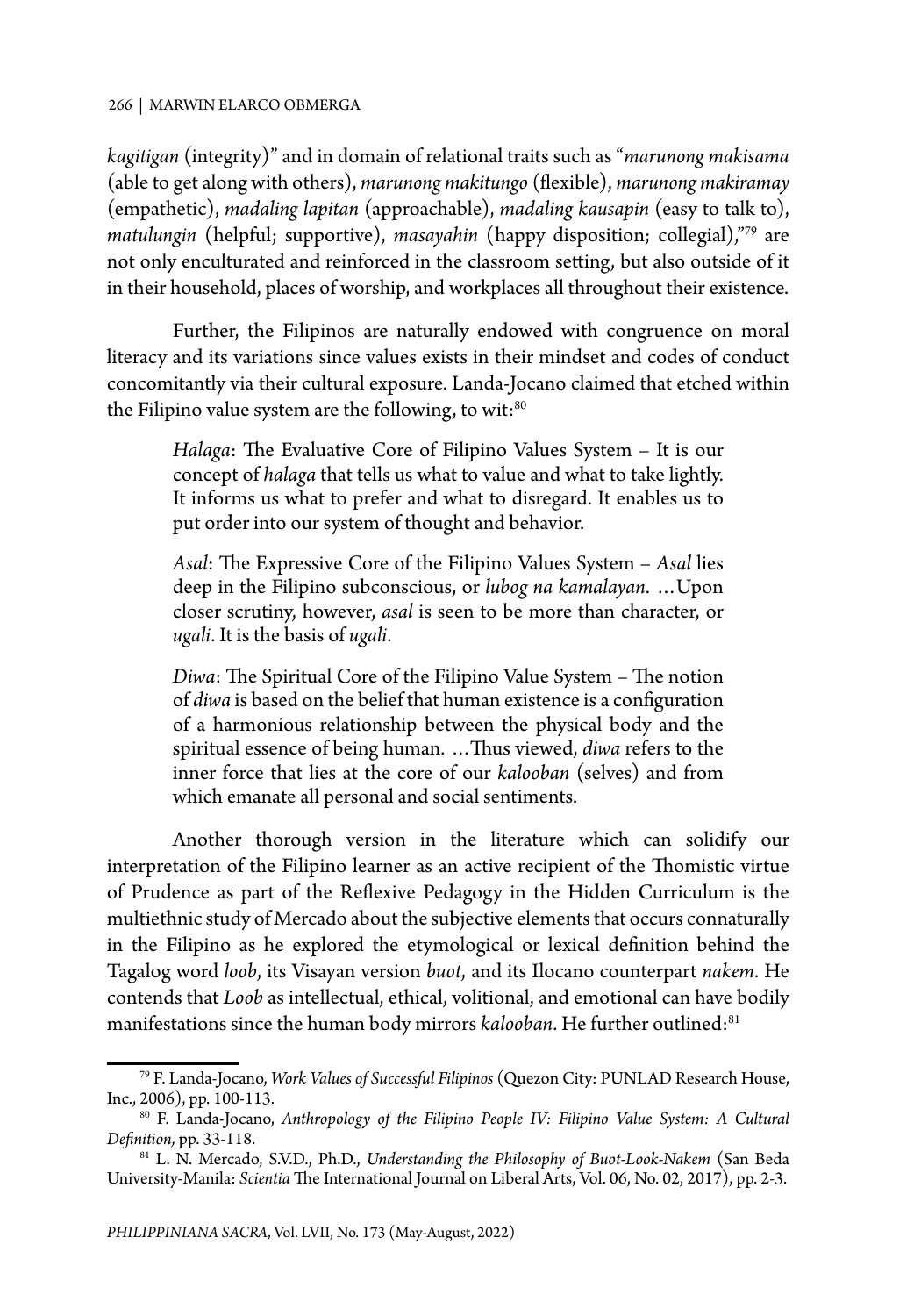*Loob* as Intellect: *BuLoNak (Buot-Loob-Nakem)* expresses the outline and content of the Filipino mind or how the Filipino thinks. The intellectual component of *BuLoNak* conveys *pagkaloob* (judgement), *saloobin* (attitude), and *saloob* (suspicion).

*Loob* as Ethical: *BuLoNak* enables us to have a glimpse on the very core or interiority of a Filipino. The ethical component of *BuLoNak* depicts *utang na loob* (gratitude).

*Loob* as Volitional: *BuLoNak* manifests the wishes, desires, or will of a Filipino. The volitional component of *BuLoNak* renders *sundin ang loob Mo* (Your will be done), *loobin* (to allow; to permit), *kusang loob* (voluntary), and *mahulog ang loob* (to fall in love).

*Loob* as Emotional: *BuLoNak* permits us to have a look on the courage and valor of a Filipino. The emotional component of *BuLoNak* embodies *malakas ang loob* (to feel brave and courageous), *buong-buo ang loob* (courageous), and *lakas ng loob* (pride).

Another account in the classical Filipino axiological literature which evokes a profound source of our understanding of the thought patterns of Filipinos and its meaning is the study of Miranda. He argued that the concept of *loob* is the precursor to understand the self.<sup>82</sup> In addition, he contended that an integral element to the innate goodness of Filipinos is the notion of *budhi*, for it streams the inner consciousness of a Filipino. He then further bridges the said interiority to the dimension of *Pagkamakatao*, which contains moral goodness through *isip* and *bait*. *Isip* relates to the cognitive faculties of a person related to morality, whereas *bait* pertains to the capacity of man to discriminate rationally and prudentially the appropriation of what is right, just, and good among their actions. According to him, the self, which is traditionally deemed as the *kaloob-looban* or *pinakaloob* is not the legitimate *loob*, but the *sarili*. *Sarili* is the very core of a Filipino that gives him his sense of identity and particularity, and the seat of the concrete identity of as a human person related to his *katauhan*. 83

While it sounded that the specific cultural circumstances of Filipino learners are a great asset to an educator, it should also be clear how these cultural circumstances combine with the other cultural circumstances outlined in the article to emerge how the learners will capitalize on the maturity of their Filipino core as they become active recipients of the determinants of an ethico-moral pedagogy. As one synthesizes the wealth of perspectives contained in the insightful works elucidated by Hornedo

<sup>82</sup> D. M. Miranda, S.V.D., *Pagkamakatao: Reflections on the Theological Virtues in the Philippine Context* (Manila: Logos Publications, Inc., 1987), p. 7.

<sup>83</sup> *Ibid*. p. 27.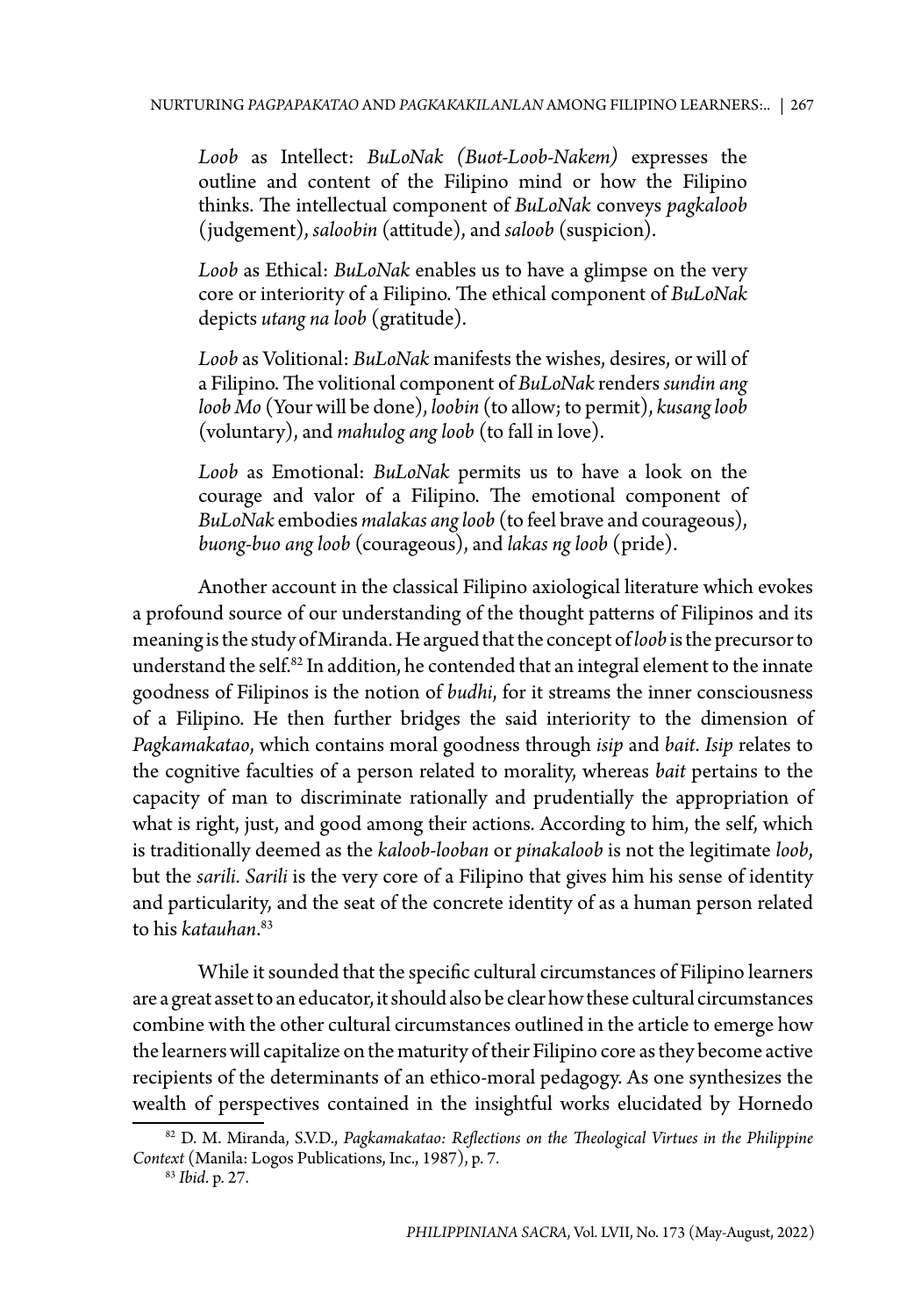(1995/2002), Landa-Jocano (2002/6), Mercado (2017), and Miranda (1987), it erects several cornerstones of the pillars of Filipino cultural identity and personality to attest that the Filipino learners are by default capable of imbibing the spectrum of transcendental values in which they can amass from their reflexive experiences in the classroom. The prudent educator should weave the threads of the Thomistic virtue of Prudence into the Hidden Curriculum as part of the Reflexive Pedagogy in a critical way that it animates and touches the apex of a student's *katauhan* to further fathom his *sarili* (under Miranda's vantage point), which the student can use subsequently as the point of departure to mirror his *kalooban* in the intellectual, ethical, volitional, and emotional sense (under Mercado's worldview) to arbitrate what is the *halaga* and *diwa* of his *asal* (under Landa-Jocano's contentions) which he can associate thereafter to his *Pagpapakatao at Pagkakakilanlan* in fulfilling his *tungkulin* (duties) to his *kapwa* (fellowmen) and to the Philippine society at large (Under Hornedo's presupposition). Indeed, everything about the *sakop* and *lalim* of being a Filipino is strikingly threaded through for the Filipino, as a human person and as a racial entity, is more than what meets the eye.

In a deeper plane of thought, it is not surprising that while the Thomistic virtue of Prudence is Western in inception and Christian in character, it is accessible and within our reach, and most especially, it is not out of our league. It can also easily be grafted and carried out, and will never be rejected in collectivistic cultures like the Philippines. The bottom line is that novice and seasoned educators should elevate their pedagogical level and go extra mile on what is expected of them in the classroom to transmit morals and liberate young men and women who are brimming with potentials through culturally responsive pedagogy.<sup>84</sup> Most especially today that the Philippine society is plagued by misogyny, chauvinism, delinquency, hatred, violence, and indecency. The *dream beyond our seeing* that is lucid herein is how the educator will activate such natural mechanisms in the Philippine cultural terrain and transpose it into vibrant teaching modalities that he will employ to personify and permeate it in the affective domain of his students --- either inward-tending or outside-looking as long as they nurture the gift among learners with *veritatem per caritatem*.

### **Conclusion**

While a learner's humane attributes are a product of several variables, it is undeniable that a teacher's role in the entire equation of moral pedagogy is immense. In this day and age, the future generation of professionals in which the educational

<sup>&</sup>lt;sup>84</sup> G. Gay, *Culturally Responsive Teaching: Theory, Research and Practice* (New York: Columbia University Teachers College Press, 2000), p.35.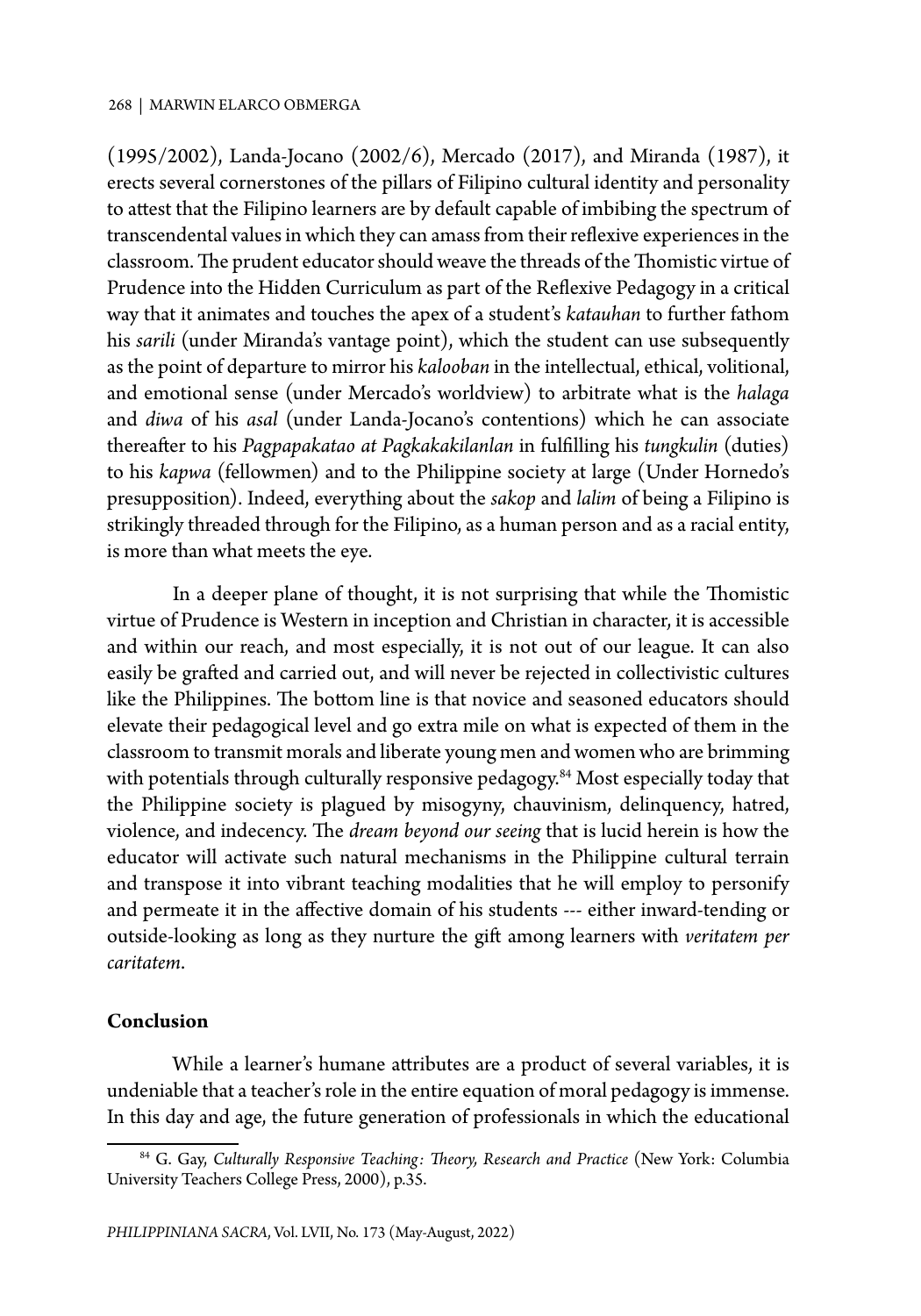institutions should strive to produce are those not only possessing the *caput* and the *manus*, but above all has a *cor*. The said herculean task of forging bearers of *kagandahang-loob* at *kabutihang-loob* and not just as mere technical specialists rests upon the shoulders of educationists. Ergo, educators should infuse but not impose the moral fibers omnidirectionally into the depths of their students' existence; in thought and in deed, during their formative years as they embark into their respective conquests to find the *eidos* of their *raison d'être*. At the end of the day, pedagogically wise and ethically speaking, it all boils down into the *prima facie* duty of an educator to aide his students to have the predilection that diplomas are nothing but makeshift paper roses that oozes no fragrance and cannot withstand the test of time, it is their benevolent actions which are geared toward others that will be transcendental and will become the imprimatur that they have not just merely existed but rather truly caused something enduring and endearing on their earthly sojourn.

### **References**

- Aguas, Jove Jim S. *The Notions of the Human Person and Human Dignity in Aquinas and Wojtyla*. UST Department of Philosophy: *Kritike* Online Journal of Philosophy Vol. 03, No. 01, 2009, 40.
- Alexandrache, Carmen. *Journal Reflexive: An Instrument for Student Preparation in the Teaching Profession*. Procedia - Social and Behavioral Sciences Vol. 149, No.01, 2014, 10.
- Alsubaie, Merfat Ayesh. *Hidden Curriculum as One of Current Issue of Curriculum*. Journal of Education and Practice, 2015, 125.
- Andres, Tomas Quintin D. *Understanding Values*. Quezon City: New Day Publishers, 2001, 89.
- Aquinas, Thomas (1485). *Summa Theologiae*, I, q. 2, a. 3.

\_\_\_\_\_\_\_\_\_\_. *Summa Theologiæ*, I-II, q. 13, a. 1.

- Arthur, James. *A Christian Education in the Virtues: Character Formation and Human Flourishing*. Routledge: Taylor and Francis: Routledge Research in Character and Virtue Education, 2021, 100.
- Articulo, Archimedes C. and Florendo, Gloria G. *Values and Work Ethics*. Bulacan: Trinitas Publishing, Inc., 2003, 263.

Aureada, O.P., S.Th.D, José Antonio E. "*Thomistic Education: Answer to Christian*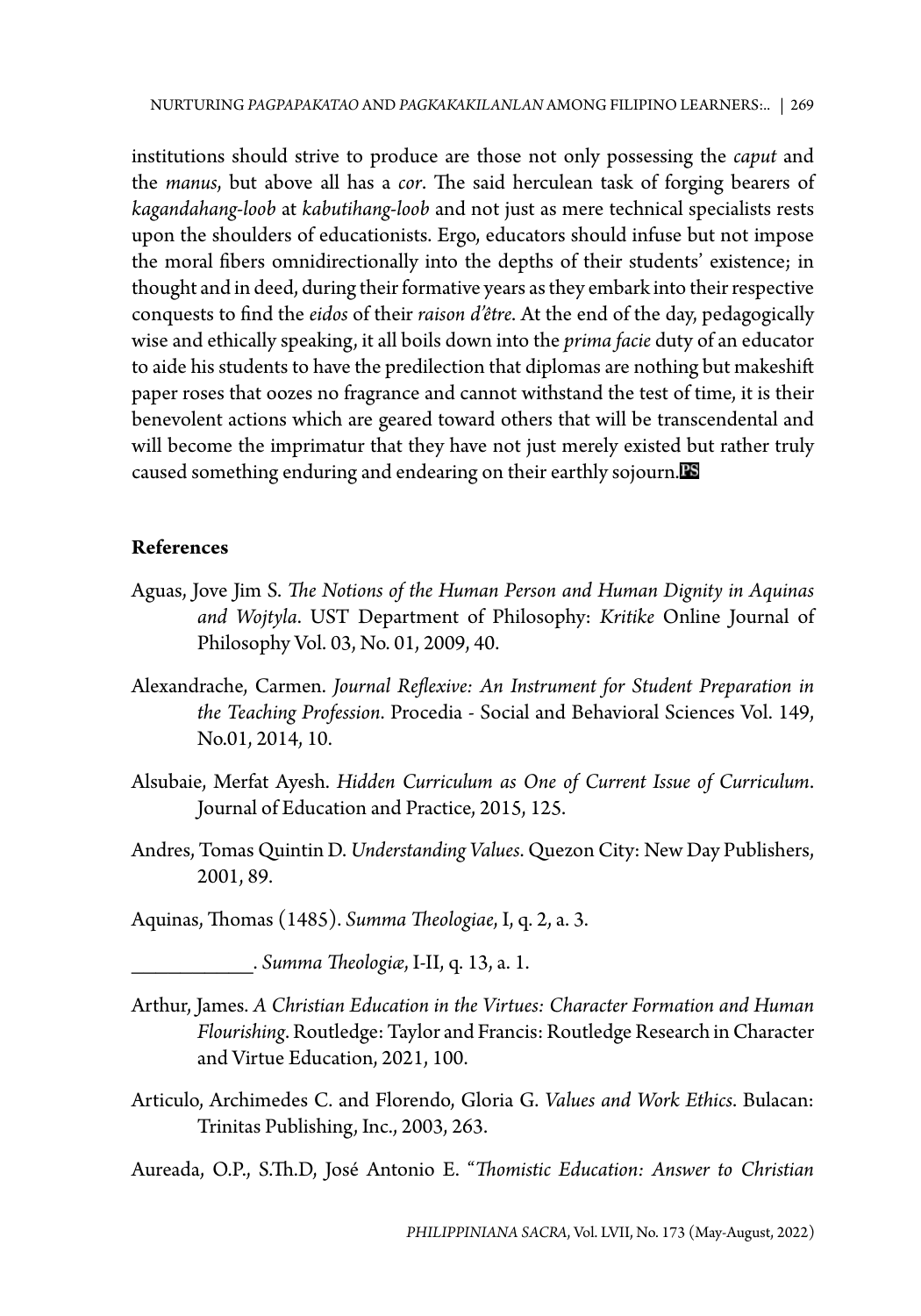*Education-Professional Ethics Mismatch*," in *Theology Week 2007: Catholic Education and Professional Ethics in the Philippines: Challenges and Perspectives*, R. Aligan, J.A. Aureada, R. Ang & J. Sagut (eds.), Manila: UST Faculty of Sacred Theology, 2008, 32-62.

- Cam, Philip. *Commentary on Matthew Lipman's The Educational Role of Philosophy*. Journal of Philosophy in Schools Vol. 01, No. 01, 2014, 45.
- Carr, David. *Metaphysics and Methods in Moral Enquiry and Education: Some Old Philosophical Wine for New Theoretical Bottles*. Journal of Moral Education, Vol. 43, No. 04, 2014, 15.
- Ching, Victoria D.M., Dela Cruz, Cariňez P., Hernandez, Christopher P., Sierra, Ryan Ross C., and Untalan, John Hermes C. "*Understanding Psychopathy thru the Lenses of an Indigenous Filipino Lexical Trait Model*," in *Ad Veritatem*: Multi-Disciplinary Research Journal of the UST Graduate School, F. H. Hornedo (ed.), UST Graduate School, Vol. 12, No. 01, 2012, 104-114.
- Chowdhury, Mohammad. *Emphasizing Morals, Values, Ethics, and Character Education in Science Education and Science Teaching*. The Malaysian Online Journal of Educational Science, Vol. 04, No. 02, 2016, 5.
- Cotton, Debbie, Winter, Jenny. & Bailey, Ian. *Researching the Hidden Curriculum: Intentional and Unintended Messages*. Journal of Geography in Higher Education, Vol. 37, No. 02, 2013, 19.
- Curran, Charles E. *Catholic Moral Theology in the United States: A History.* Indiana: Fides Publishers, Inc., 1972, in Google Books, 168.
- Custodio, Lourdes J. *Building a Philosophy of Education for Our Times.* Manila: University of Santo Tomas Publishing House, 2009, 3.

\_\_\_\_\_\_\_\_\_\_. *Select Readings: Philosophy of Education, Culture and Values*. Manila: University of Santo Tomas Publishing House, 2003, 272-273.

- Delors, Jacques (ed.). *Report to UNESCO of the International Commission on Education for the Twenty-first Century: Learning: The Treasure Within*. France: UNESCO Publishing, 1996. [Retrieved from http://unesdoc.unesco.org/ images/0010/001095/109590eo.pdf on 15 March, 2020].
- DeYoung, Rebecca Konyndyk, McCluskey, Colleen, & Van Dyke, Christina. *Aquinas's Ethics: Metaphysical Foundations, Moral Theory, and Theological Context*. Notre Dame, Indiana: University of Notre Dame Press, 2009, 12.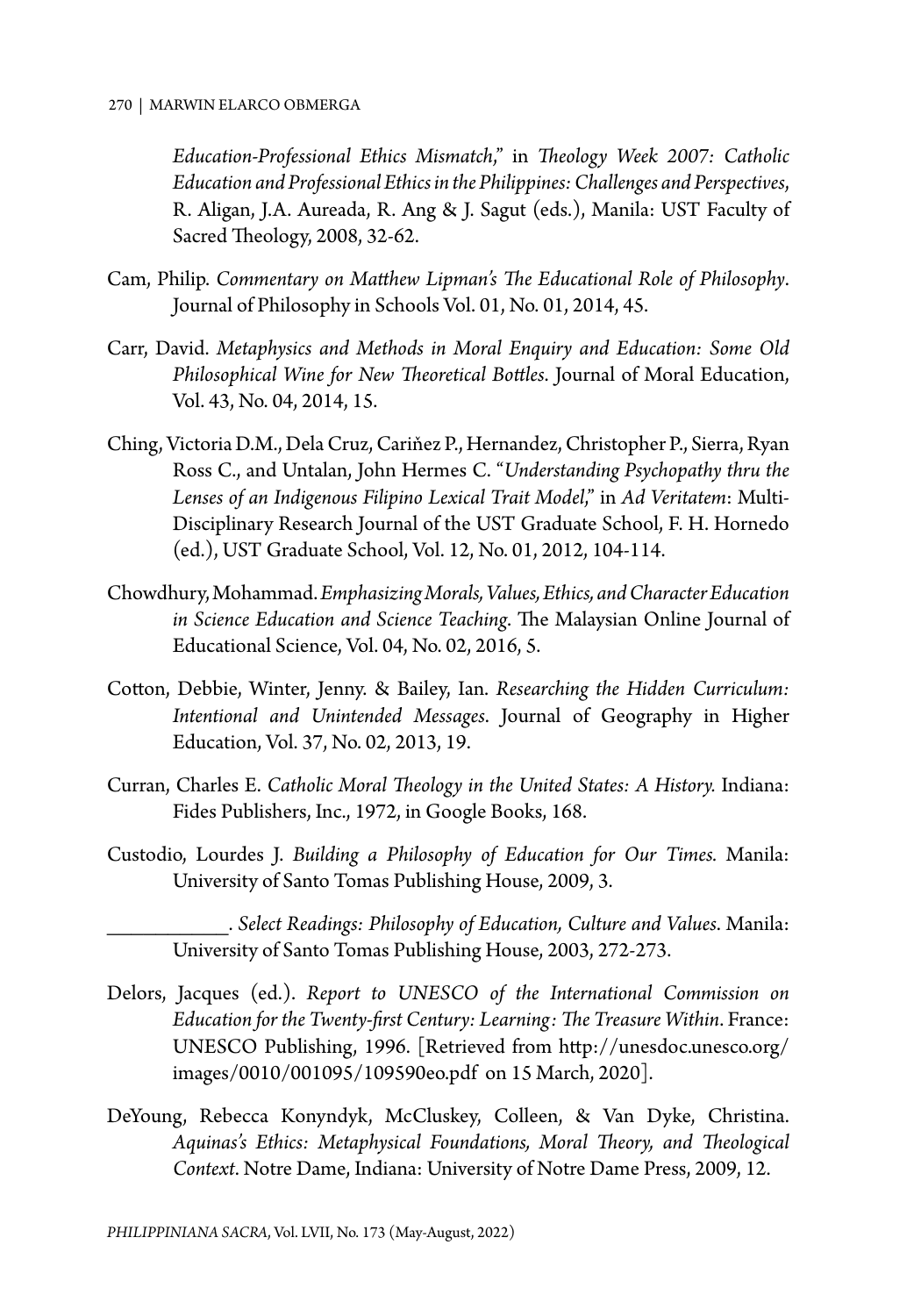- Dickerson, Linda W. *Postmodern View of the Hidden Curriculum*. Digital Commons Electronic Theses and Dissertations, 2007, 19.
- Dierksmeier, Claus & Celano, Anthony. *Thomas Aquinas on Justice as a Global Virtue in Business*. Business Ethics Quarterly, Vol. 22, No. 02, 2012, 11.
- Doyle, D.M. *Thomas Aquinas: Integrating Faith and Reason in the Catholic School*. Catholic Education: A Journal of Inquiry and Practice, Vol. 10, No. 02, 2007, 14.
- Duarte, Fernanda. & Fitzgerald, Anneke. *Guiding Principles for a Reflexive Approach to Teaching Organisation Studies*, Journal of University Teaching & Learning Practice, Vol. 02, No. 01, 2006, 7.
- Esmonde, Indigo, Dookie, Lesley, Brodie, Kanjana, & Takeuchi, Miwa. *Social Identities and Opportunities to Learn: Student Perspectives on Group Work in an Urban Mathematics Classroom*. Journal of Urban Mathematics Education, Vol. 02, No. 02, 2009, 20-21.
- Farquhar, Sandy & White, Elizabeth Jane. *Philosophy and Pedagogy of Early Childhood*. Educational Philosophy and Theory, Vol. 46, No. 08, 2014, 12.
- Gay, Geneva. *Culturally Responsive Teaching: Theory, Research and Practice*. New York: Columbia University Teachers College Press, 2000, 35.
- Gripaldo, Rolando M. *Filipino Philosophy: Traditional Approach Part 1, Section 2*. Manila: De La Salle University Press, Inc., 2004, 174.
- Guthrie, Kathy L. & McCracken, Holly. *Reflective Pedagogy: Making Meaning in Experiential Based Online Courses*. The Journal of Educators Online, Vol. 07, No. 02, 2010, 2.
- Harling-Stalker, Lynda & Pridmore, Jason. *Reflexive Pedagogy and the Social Imagination*. Ahead Publishing House: Journal of the Sociology of Self-Knowledge, 2009, 28-29.
- Hornedo, Florentino H. *Pagpapakatao and Other Essays in Contemporary Philosophy and Literature of Ideas*. Manila: University of Santo Tomas Publishing House, 2002, 47.

\_\_\_\_\_\_\_\_\_\_. *Christian Education: Becoming Person-for-Others, Essays in Philosophy of Education*. Manila: Santo Tomas University Press, 1995, 12.

Isla, Veronica L. "*Investigating the Popular Culture and the Media*," in *Media and Culture:*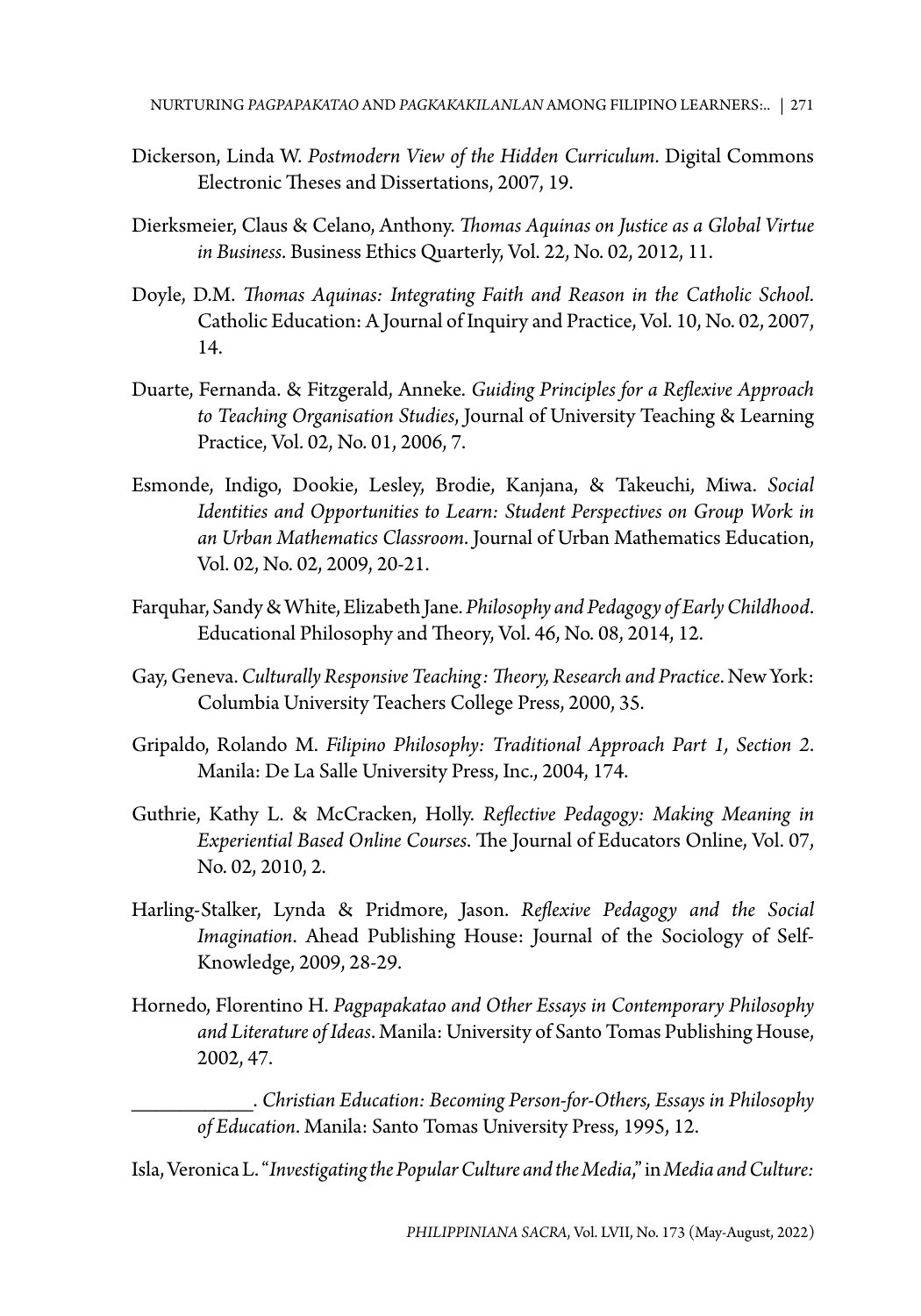*Global Homogeneity and Local Identity*, Rachel E. Khan (ed.), Mandaluyong City: Anvil Publishing, Inc., 2011, 11-13.

- Iszatt-White, Marian, Kemspter, Steve, & Carroll, Brigid. *An Educator's Perspective on Reflexive Pedagogy: Identity Undoing and Issues of Power*. Management Learning, Vol. 48, No. 05, 2017, 8.
- Khatib, Mohammad, Sarem, Saeid Najafi, & Hamidi, Hadi. *Humanistic Education: Concerns, Implications and Applications.* Finland: Journal of Language Teaching and Research, Vol. 04, No. 01, 2013, 45.
- Landa-Jocano, Felipe. *Anthropology of the Filipino People IV: Filipino Value System: A Cultural Definition*. Quezon City: PUNLAD Research House, Inc., 2008,  $2-5.$

\_\_\_\_\_\_\_\_\_\_. *Work Values of Successful Filipinos.* Quezon City: PUNLAD Research House, Inc., 2006, 100-113.

- Lemus, Linda Rafaela & Vovides, Yianna. *The Role of Instructional Design in Surfacing the Hidden Curriculum*. Pennsylvania: IGI Global, Inc., 2019, 10-11.
- Licuanan, Patricia B. "*A Moral Recovery Program: Building a People, Building a Nation*," in *Values in Philippine Culture and Education: Philippine Philosophical Studies 1*, Manuel B. Dy, Jr. (ed.), Quezon City: Ateneo de Manila University Press, 1994, 41.
- Litao Rodrigo A. & de Guzman, Allan B. *Authentic Assessment: Using Student Diaries in Today's Classrooms*. Manila: University of Santo Tomas Publishing House, 2008, 11-12.
- Loughran, John. *What Expert Teachers Do: Enhancing Professional Knowledge for Classroom Practice*. Crows Nest, NSW: Allen & Unwin, 2010, 9.
- Lunenberg, Fred C. & Lunenberg, Melody R. *Applying Multiple Intelligences in the Classroom: A Fresh Look at Teaching Writing*. International Journal of Scholarly Academic Intellectual Diversity, Vol. 16, No. 01, 2014, 6-8.
- Mercado, S.V.D., Ph.D., Leonardo N. *Understanding the Philosophy of Buot-Loob-Nakem*. San Beda University-Manila: *Scientia* The International Journal on Liberal Arts, Vol. 06, No. 02, 2017, 2-3.
- Miranda, S.V.D., Dionisio M. *Pagkamakatao: Reflections on the Theological Virtues in the Philippine Context*. Manila: Logos Publications, Inc., 1987, 7.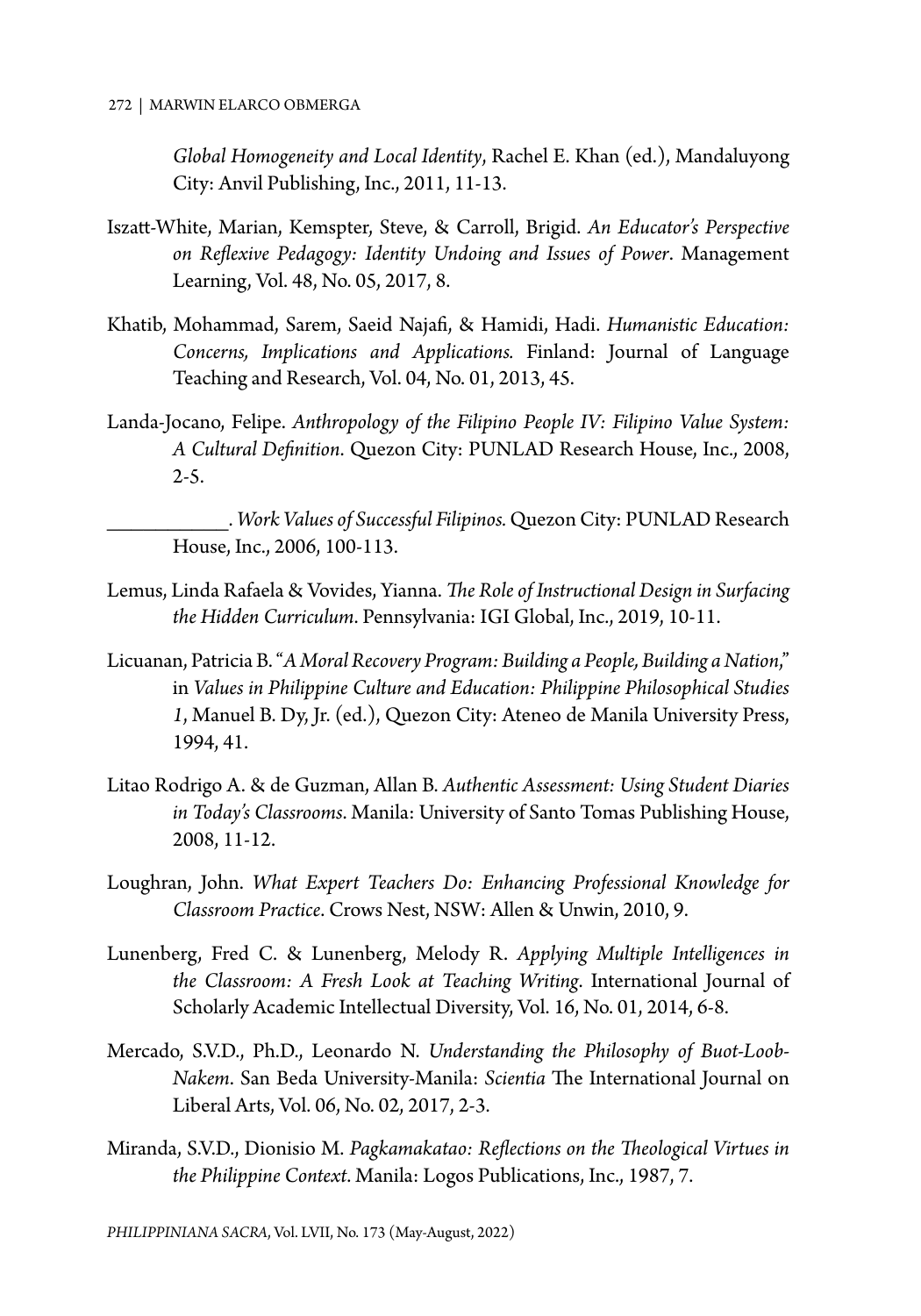- Montaňa, Robert A. *Thomistic Ethics: A Beacon in the Contemporary Moral Landscape*. Manila, University of Santo Tomas Publishing House, 2015, 39-40.
- Mooney, T. Brian & Nowacki, Mark. *Understanding Teaching and Learning: Classic Texts on Education by Augustine, Aquinas, Newman and Mill*. Andrews UK Limited, 2011, 120.
- Motschnig-Pitrik, Renate & Santos, Antonio M. *The Person-Centered Approach to Teaching and Learning as Exemplified in a Course in Organizational Development*. Magazine for University Development, Vol. 01, No. 04, 2006, 6.
- Noddings, Nel. *Critical Lessons: What Our Schools Should Teach*. United Kingdom: Cambridge University Press, 2006, 14.

\_\_\_\_\_\_\_\_\_\_. *Educating Moral People: Essays on Moral Education*. New York: Teachers College Press, 2002, 20.

- Oron, Jose & Blasco, Maribel. *Revealing the Hidden Curriculum in Higher Education*. Springer Science+Business Media: Studies in Philosophy and Education, 2018, 2.
- Portelli, John P. *Exposing the Hidden Curriculum*. Journal of Curriculum Studies, Vol. 25, No. 04, 1993, 17.
- Republic Act No. 7836 (Philippine Teachers Professionalization Act of 1994 Code of Ethics for Professional Teachers).
- Rosario, Tomas Jr., G. "*Art as Infallible: Did St. Thomas Hold this View?*," in *Ad Veritatem*: Multi-Disciplinary Research Journal of the UST Graduate School, F. H. Hornedo (ed.), UST Graduate School, Vol. 10, No. 02, 2011, 47.
- Rothman, Jay. *Reflexive Pedagogy: Teaching and Learning in Peace and Conflict Studies*. Research Gate: Conflict Resolution Quarterly, Vol. 32, No. 02, 2014, 4.
- Saragih, Abdul Hasan. *Development of Character-Based Instructional Model through Constructivism Approach in Lesson Study*. Atlantis Press: Advances in Social Science, Education and Humanities Research, Vol. 104, 2017, 229.
- Stîngu, Mihaela Monica. *Reflexive Practice in Teacher Education: Facts and Trends*. Procedia - Social and Behavioral Sciences, Vol. 33, No.01, 2012, 12.
- Taalita, Vesa & Taij, Katariina. *Philosophical Review of Pragmatism as a Basis for*